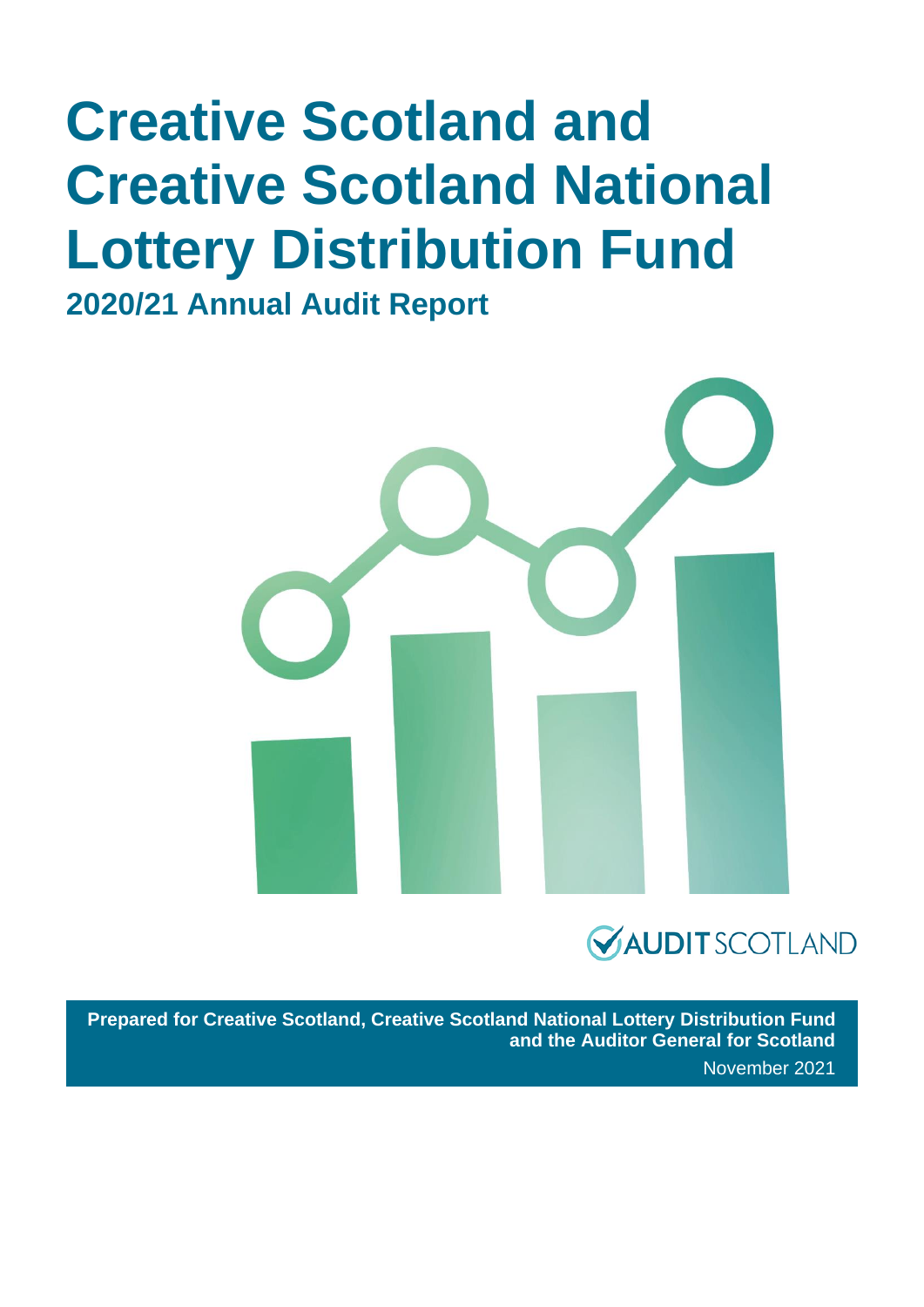# **Contents**

| Key messages                                                   | 3              |
|----------------------------------------------------------------|----------------|
| <b>Introduction</b>                                            | 5              |
| 1. Audit of 2020/21 annual report and accounts                 | $\overline{7}$ |
| 2. Financial Management                                        | 11             |
| 3. Financial sustainability                                    | 14             |
| 4. Governance and transparency                                 | 16             |
| 5. Value for money                                             | 19             |
| Appendix 1. Action plan 2020/21                                | 21             |
| Appendix 2. Significant audit risks                            | 28             |
| Appendix 3. Summary of uncorrected misstatements               | 31             |
| Appendix 4. Summary of 2020/21 national performance reports 33 |                |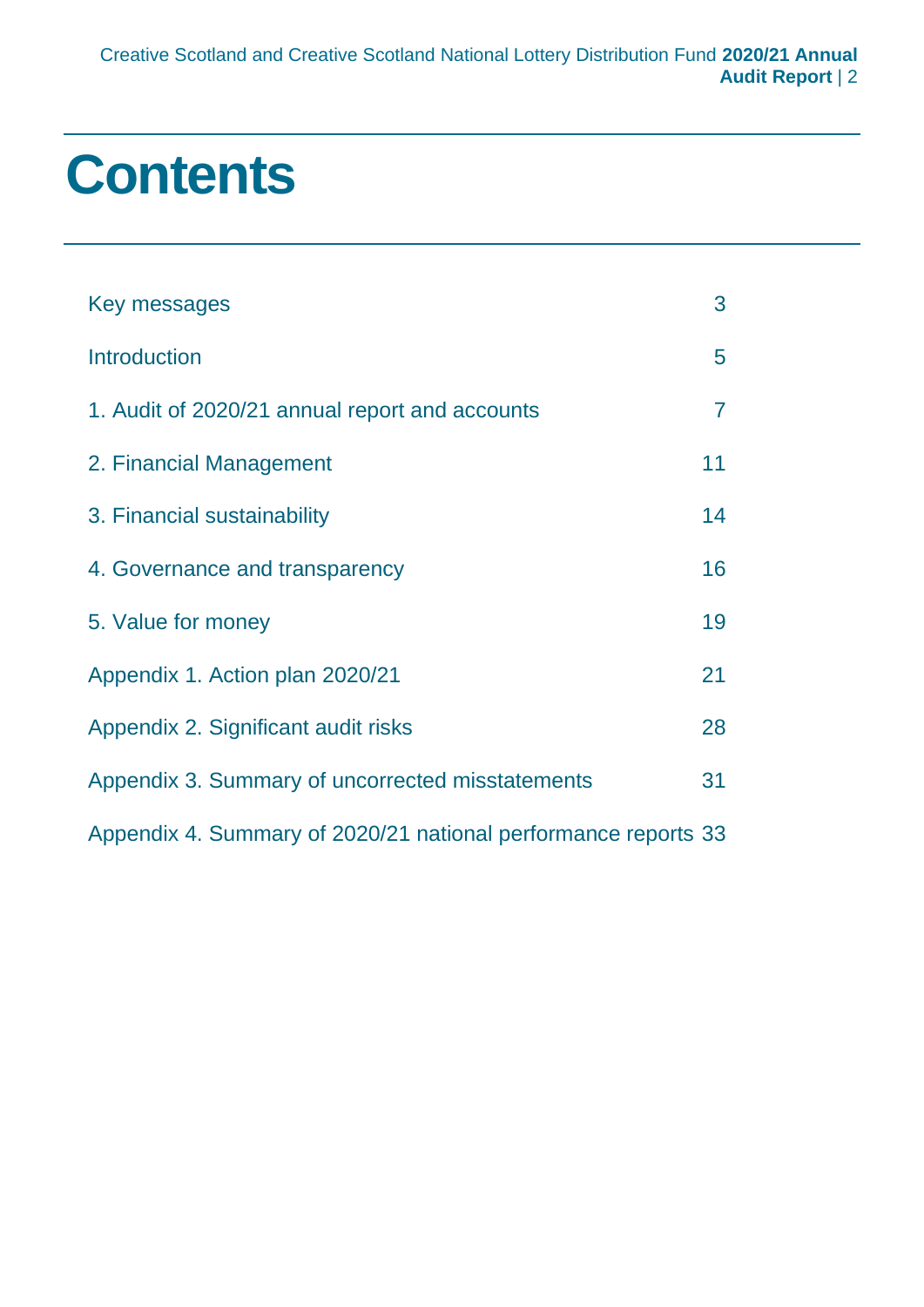# <span id="page-2-0"></span>**Key messages**

## **2020/21 annual report and accounts**

The annual report and accounts for Creative Scotland and its group and Creative Scotland National Distribution Fund give a true and fair view and were properly prepared in accordance with the financial reporting framework.

Expenditure and income was incurred in accordance with applicable enactments and guidance.

## **Financial management**

Creative Scotland has appropriate and effective financial management arrangements in place.

Progress has been made on addressing internal audit recommendations within agreed timescales.

Overall, Creative Scotland has appropriate arrangements in place for the prevention and detection of fraud and corruption. However, some internal policies still require to be updated.

## **Financial sustainability**

Creative Scotland prepares an annual financial plan and produces three-year financial forecasts as part of the budget setting process. However, no medium or longer-term financial plan has been developed.

Creative Scotland's main focus during 2020/21 was to keep funding flowing to help sustain individuals and organisations through the immediate short term and looking ahead to the medium/long term recovery. To deliver this, Creative Scotland received £75.7 million additional funding.

Creative Scotland provided monthly returns to SG Finance on outturn and spend and specified costs/grant expenditure relating to Covid 19

## **Governance and transparency**

Creative Scotland has appropriate and effective governance arrangements in place.

The 2019/20 revised governance arrangements remained in place and were reasonable and appropriate.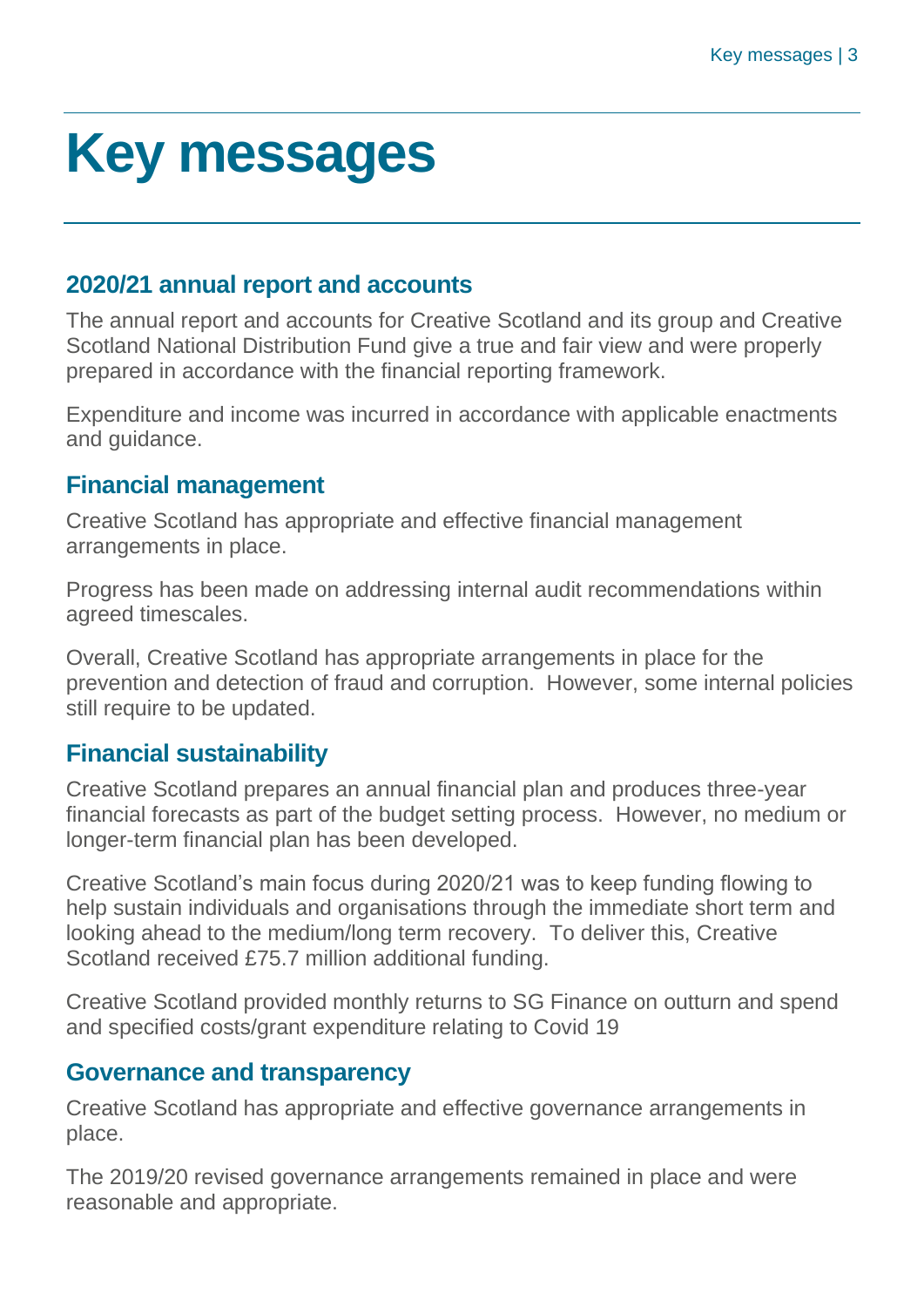The Performance report was prepared in line with the reduced FReM requirements for 2020/21.

## **Value for Money**

Creative Scotland considers best value duties through its Annual Performance Review.

The Annual Performance Review was not published due to Covid-19 and the impact it had on the collection of data on performance measures.

To help individuals and organisations during the pandemic, Creative Scotland provided unprecedented levels of funding.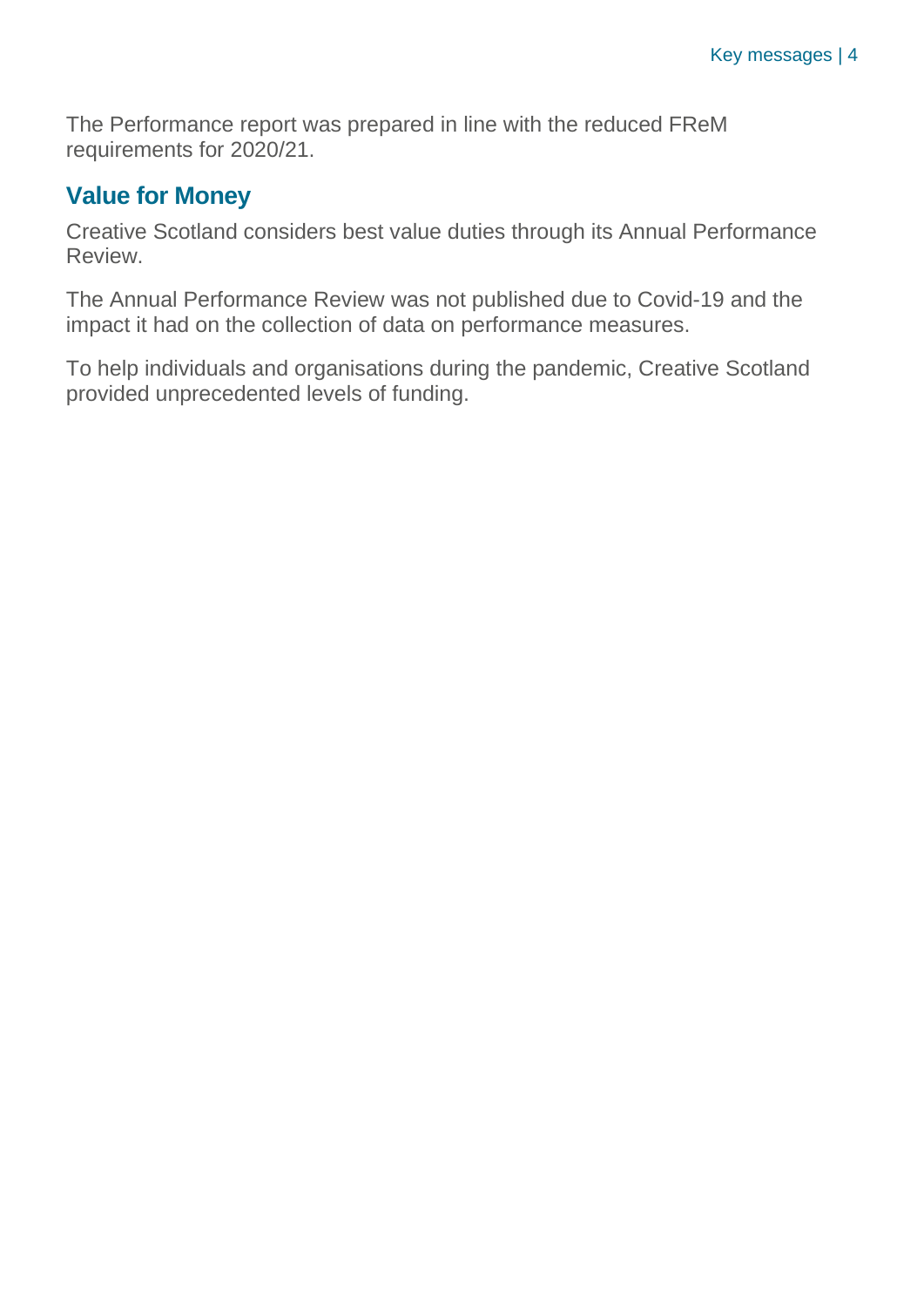# <span id="page-4-0"></span>**Introduction**

**1.** This report summarises the findings from our 2020/21 audit of Creative Scotland and Creative Scotland National Lottery Distribution Fund.

**2.** The scope of our audit was set out in our Annual Audit Plan (AAP) presented to the Audit and Risk Committee on 23<sup>rd</sup> March 2021. This report comprises the findings from:

- an audit of the Creative Scotland and Creative Scotland National Lottery Distribution Fund annual accounts
- consideration of the four audit dimensions that frame the wider scope of public audit set out in the [Code of Audit Practice 2016.](http://www.audit-scotland.gov.uk/report/code-of-audit-practice-2016)

**3.** The global coronavirus pandemic had a considerable impact on Creative Scotland's focus during 2020/21. Covid-19 Emergency Response Funds were established and overseen by Creative Scotland. As a result, Creative Scotland's grant commitments increased from £55.571 million to £139.516 million. The risk relating to this increased expenditure was included in our AAP, and we have adapted our audit work to address any new emerging risks.

## **Adding value through the audit**

**4.** We add value to Creative Scotland through the audit by:

- identifying and providing insight on significant risks, and making clear and relevant recommendations
- sharing intelligence and good practice through our national reports [\(Appendix 4\)](#page-32-0) and good practice guides
- providing clear conclusions on the appropriateness, effectiveness and impact of corporate governance, performance management arrangements and financial sustainability

## **Responsibilities and reporting**

**5.** Creative Scotland has primary responsibility for ensuring the proper financial stewardship of public funds. This includes preparing an annual report and accounts that are in accordance with the accounts direction from Scottish Ministers. Creative Scotland is also responsible for compliance with legislation, putting arrangements in place for governance, propriety and regularity that enable it to successfully deliver its objectives.

**6.** Our responsibilities as independent auditor are established by the Public Finance and Accountability (Scotland) Act 2000 and the Code of Audit Practice 2016 and supplementary guidance and International Standards on Auditing in the UK.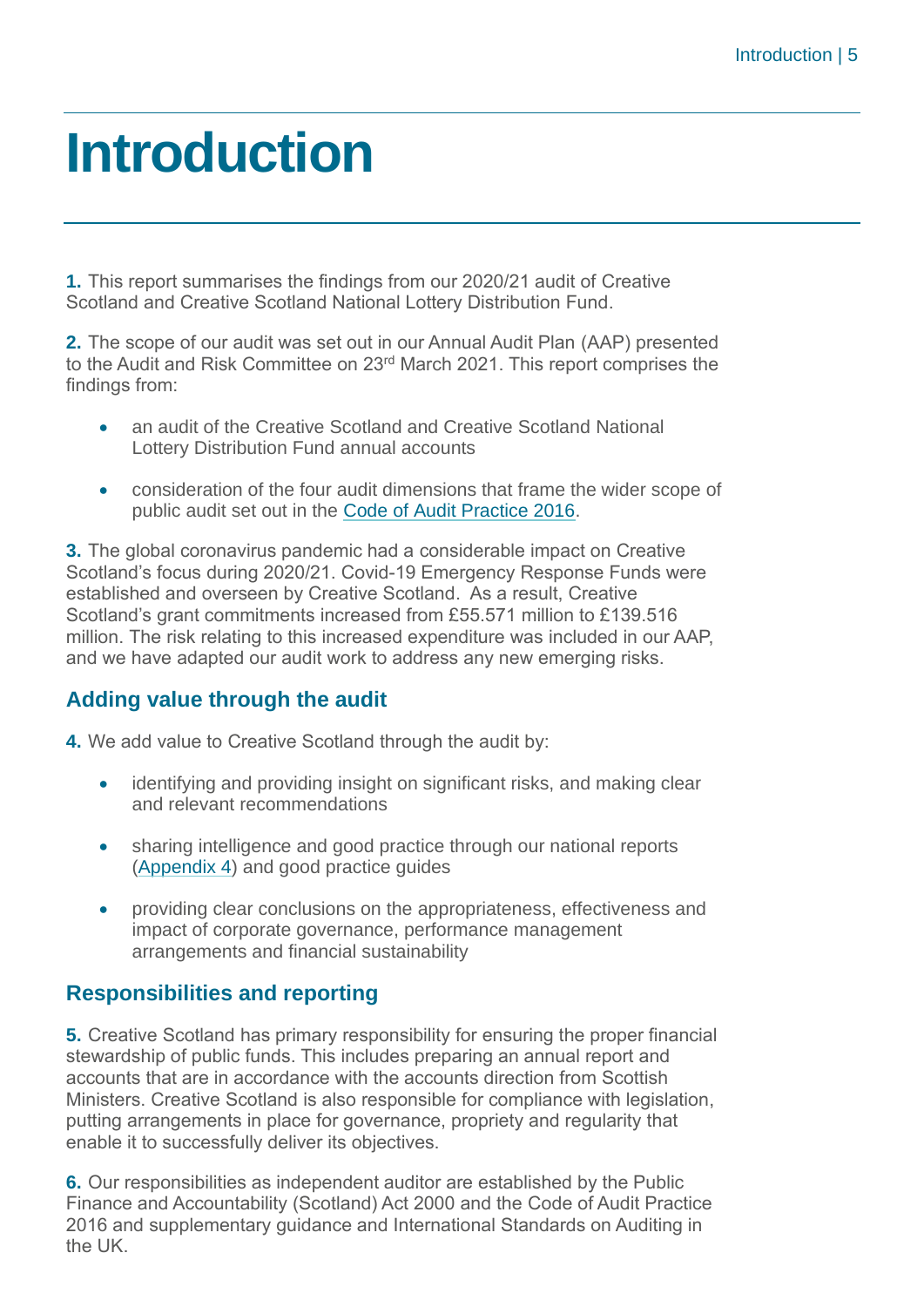**7.** As public sector auditors we give independent opinions on the annual report and accounts. Additionally, we conclude on the appropriateness and effectiveness of the performance management arrangements, the suitability and effectiveness of corporate governance arrangements, the financial position and arrangements for securing financial sustainability. Further details of the respective responsibilities of management and the auditor can be found in the Code of Audit Practice 2016 and supplementary guidance.

**8.** This report raises matters from our audit. The weaknesses or risks identified are only those which have come to our attention during our normal audit work and may not be all that exist. Communicating these does not absolve management from its responsibility to address the issues we raise and to maintain adequate systems of control.

**9.** Our annual audit report contains an agreed action plan at [Appendix 1](#page-6-1) setting out specific recommendations, responsible officers and dates for implementation. It also includes outstanding actions from last year and progress against these.

## **Auditor Independence**

**10.** We confirm that we comply with the Financial Reporting Council's Ethical Standard. We have not undertaken any non-audit related services and therefore the 2020/21 audit fee of £46,930 for Creative Scotland and £24,510 for Creative Scotland National Lottery Distribution Fund as set out in our Annual Audit Plan, remains unchanged. We are not aware of any relationships that could compromise our objectivity and independence.

**11.** This report is addressed to Creative Scotland, Creative Scotland National Lottery Distribution Fund and the Auditor General for Scotland and will be published on Audit Scotland's website [www.audit-scotland.gov.uk](http://www.audit-scotland.gov.uk/) in due course.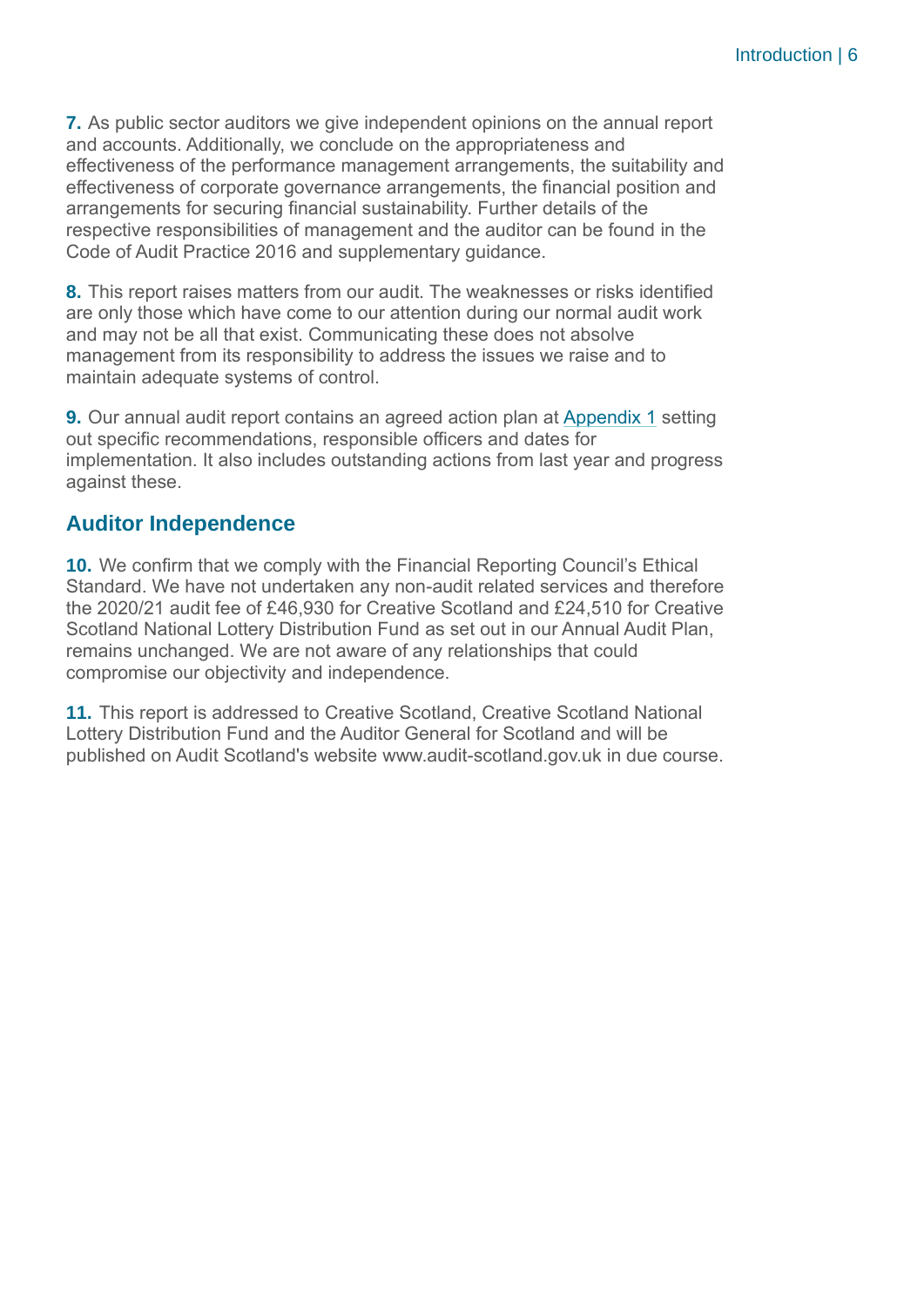# <span id="page-6-0"></span>**1. Audit of 2020/21 annual report and accounts**

The principal means of accounting for the stewardship of resources and performance

## **Main judgements**

The annual report and accounts for Creative Scotland and its group and Creative Scotland National Lottery Distribution Fund give a true and fair view and were properly prepared in accordance with the financial reporting framework.

Expenditure and income was incurred in accordance with applicable enactments and guidance.

## **Our audit opinions on the annual report and accounts are unmodified**

**12.** The annual report and accounts for the year ended 31 March 2021 were approved by the board on 25 November 2021. As reported in the independent auditor's report:

- the financial statements give a true and fair view and were properly prepared in accordance with the financial reporting framework
- expenditure and income are regular and in accordance with applicable enactments and guidance
- the audited part of the remuneration and staff report, performance report and governance statement were all consistent with the financial statements and properly prepared in accordance with the relevant legislation and directions made by Scottish Ministers.
- the audited part of the remuneration report, management commentary and the annual governance statement were all consistent with the financial statements and properly prepared in accordance with the applicable requirements.

## **Arrangements continue to be impacted by the pandemic**

<span id="page-6-1"></span>**13.** As a result of the continuing impact of Covid 19, the Scottish Government extended the deadline for submission of audited accounts but the statutory deadline for laying the accounts remains 31 December.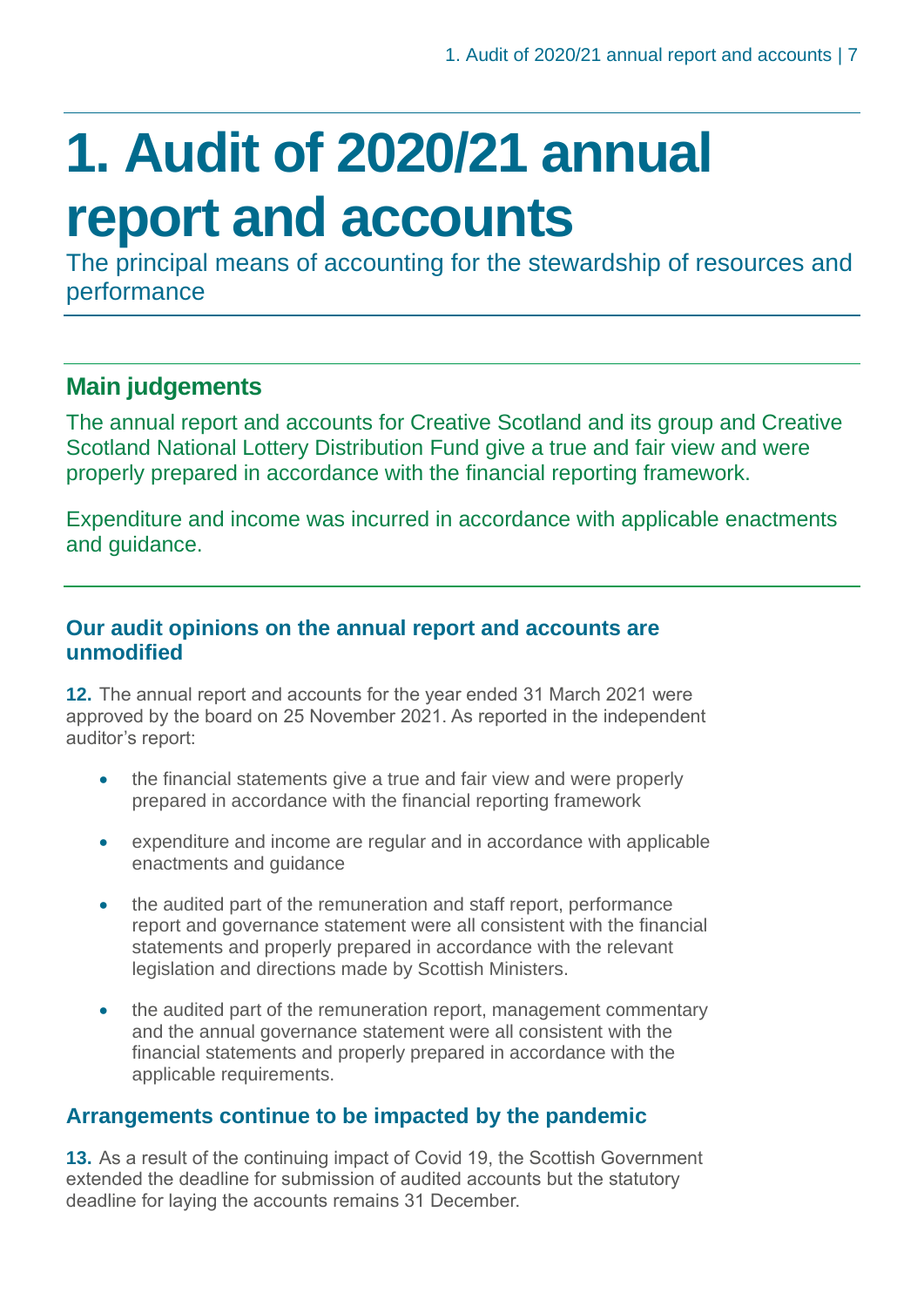**14.** Last year an addendum to the 2019/20 Government Financial Reporting Manual (FReM) was issued permitting, but not requiring, bodies to omit the performance analysis section from the Performance Report. In addition, where relevant performance information has already been published elsewhere, and unaudited information otherwise required to be included in the Accountability Report is already published elsewhere, bodies were permitted to refer to the relevant publication rather than including the information in the annual report.

**15.** This guidance was extended to cover 2020/21 and Creative Scotland chose to make use of these amendments to the required information and prepared the annual report and accounts in accordance with the reduced FReM requirements.

## **Overall materiality is £745,000 for Creative Scotland and £187,000 for Creative Scotland National Lottery Distribution Fund**

**16.** Our initial assessment of materiality was carried out during the planning phase of the audit. This was reviewed on receipt of the unaudited annual report and accounts and is summarised in [Exhibit](#page-7-0) 1.

## <span id="page-7-0"></span>**Exhibit 1 Materiality values**

| <b>Materiality level</b>   | <b>Group</b> | <b>Creative Scotland</b>    | <b>CS National Lottery</b><br><b>Distribution Fund</b> |
|----------------------------|--------------|-----------------------------|--------------------------------------------------------|
| <b>Overall materiality</b> |              | £748 thousand £745 thousand | £187 thousand                                          |
| Performance materiality    |              | £374 thousand £373 thousand | £94 thousand                                           |
| Reporting threshold        | £22 thousand | £22 thousand                | £6 thousand                                            |

Source: Creative Scotland and Creative Scotland National Lottery Distribution Fund Annual Audit Plan 2020/21

## **[Appendix 2](#page-27-0) identifies the main risks of material misstatement and our audit work to address these**

**17.** [Appendix 2](#page-27-0) provides our assessment of risks of material misstatement in the annual report and accounts and any wider audit dimension risks. These risks influence our overall audit strategy, the allocation of staff resources to the audit and inform where the efforts of the team are directed. Appendix 2 also identifies the work we undertook to address these risks and our conclusions from this work.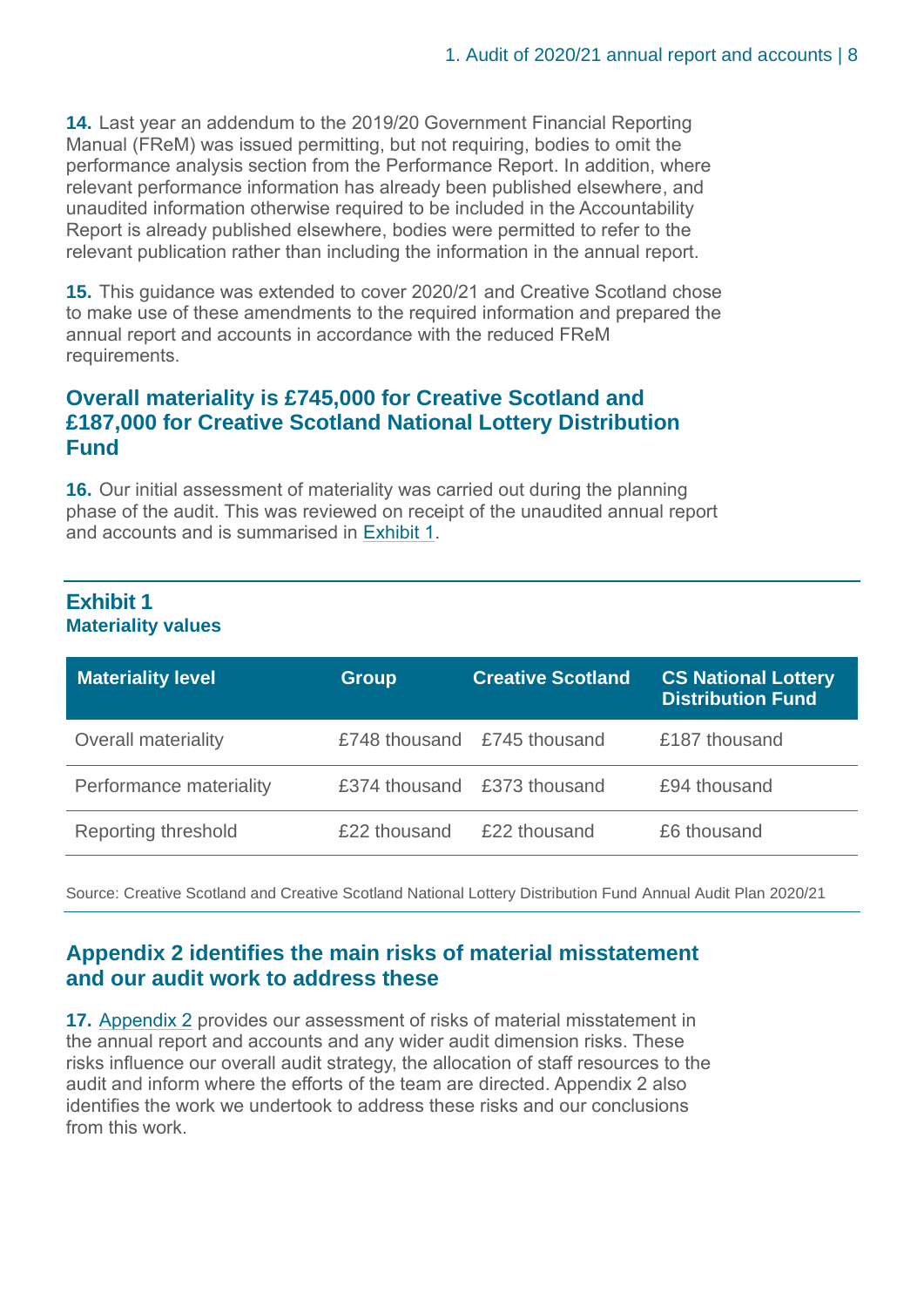## **Significant findings to report on the annual audit report and accounts**

**18.** International Standard on Auditing (UK) 260 requires us to communicate significant findings from the audit to those charged with governance, including our view about the qualitative aspects of the body's accounting practices. There were two issues from the work done on the identified risks of material misstatement.

**19.** The significant findings are summarised in [Exhibit](#page-8-0) 2.

## <span id="page-8-0"></span>**Exhibit 2**

## **Significant findings from the audit of the financial statements**

## **1. Untaken Leave Accrual**

IAS 19 states that 'when an employee has rendered service to an entity during an accounting period, the entity shall recognise the undiscounted amount of short-term employee benefits expected to be paid in exchange for that service: (a) as a liability (accrued expense), after deducting any amount already paid'.

The Audit Scotland technical guidance note requires auditors to evaluate whether the untaken leave accrual includes employer's national insurance and pension contributions as well as salary costs. The untaken leave accrual calculation does not take account of national insurance and pension costs.

Also, the salary recharge to the Lottery Fund decreased from 40% to 25% to recognise the additional workload Creative Scotland undertook for the Emergency Covid-19 Funds. However, the untaken leave accrual has been charged at 40%, when it should have been 25%.

## **2. Creative Scotland National Lottery Distribution Fund Grant Approval (Senior Leadership Team Approval)**

In line with Creative Scotland policy, grants above £100,000 should be sent to Senior Leadership Team for approval. One of the Lottery Fund grants tested above £100,0000 was successfully approved by a panel but not referred to Senior Leadership Team in line with the award policy. Senior officers have advised that this was an

## **Issue Resolution**

The untaken leave accrual should be calculated in line with the appropriate technical guidance. In addition to this, the untaken leave accrual should be recharged in line with the recharge limits approved in year.

## **Recommendation 1**

(refer [Appendix 1,](#page-6-1) action plan)

All grants above £100,000 should be sent to Senior Leadership Team for approval.

## **Recommendation 2**

(refer [Appendix 1,](#page-6-1) action plan)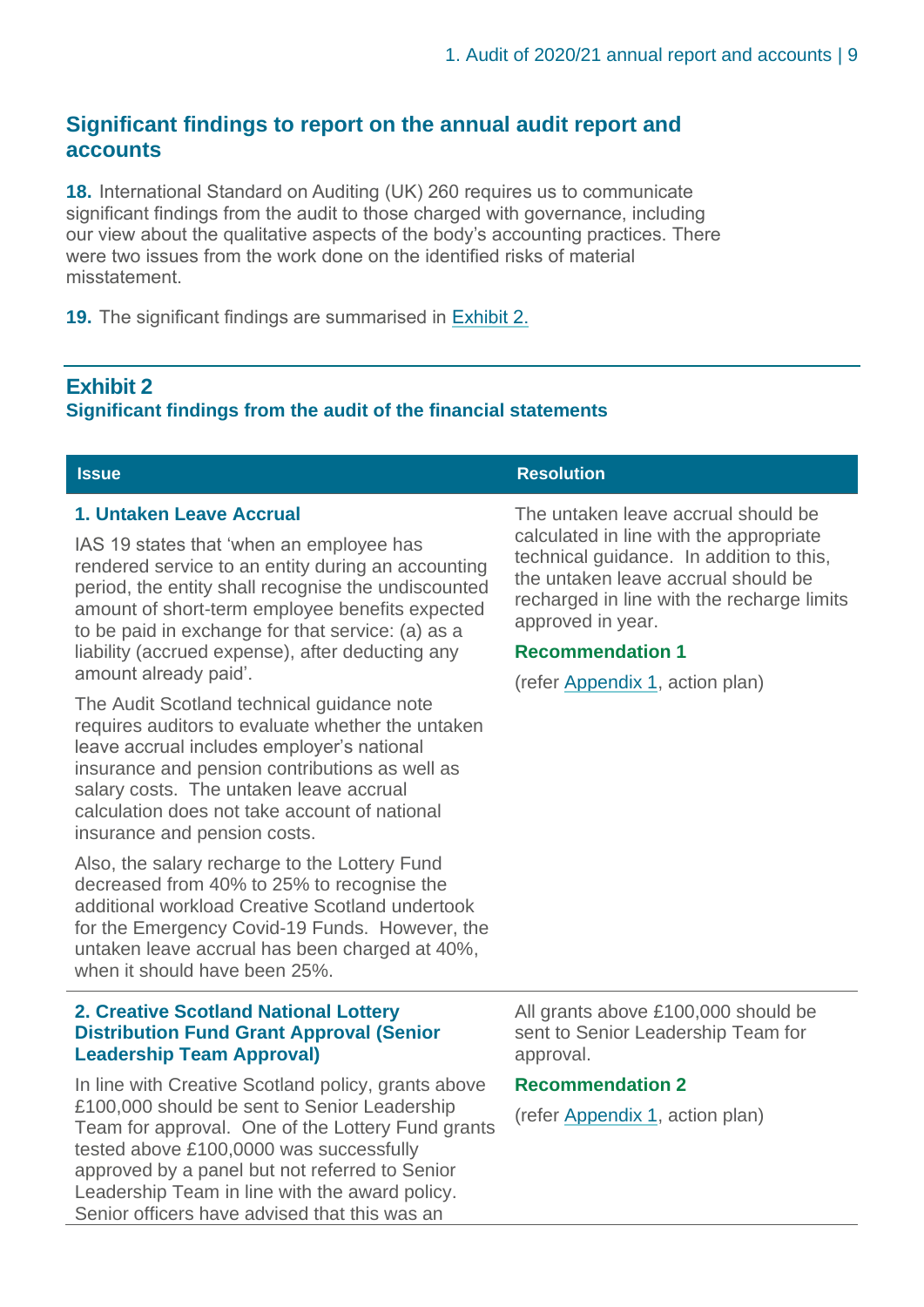**Issue Resolution Resolution** 

isolated instance and further audit procedures carried out confirm this.

Source: Audit Scotland

## **There were no identified material misstatements**

**20.** Total misstatement identified was £64,833.68, which related to the untaken leave accrual recharge. This constitutes a £57,757.92 overstatement for Creative Scotland and a £7,075.76 understatement for Creative Scotland National Lottery Distribution fund.

**21.** We have reviewed the nature and causes of this misstatement and have concluded that they arose from issues that have been isolated and identified in their entirety and do not indicate further systemic error.

**22.** A misstatement totalling £64,833.68 was identified that has not been adjusted by management in the accounts, as they consider it not material. This would have increased net expenditure by £57,757.92 in Creative Scotland and decreased net expenditure by £7,075.76 in Creative Scotland National Lottery Distribution Fund [\(Appendix 3\).](#page-30-0)

**23.** It is our responsibility to request that all misstatements, other than those below the reporting threshold, are corrected, although the final decision on making the correction lies with those charged with governance considering advice from senior officers and materiality. The gross sum of the unadjusted errors is below our materiality and has not affected our opinion.

## **Progress was made on prior year recommendations**

**24.** Creative Scotland has made progress in implementing some of our prior year audit recommendations. For actions not yet implemented, revised responses and timescales have been agreed with management, and are set out in [Appendix 1.](#page-6-1)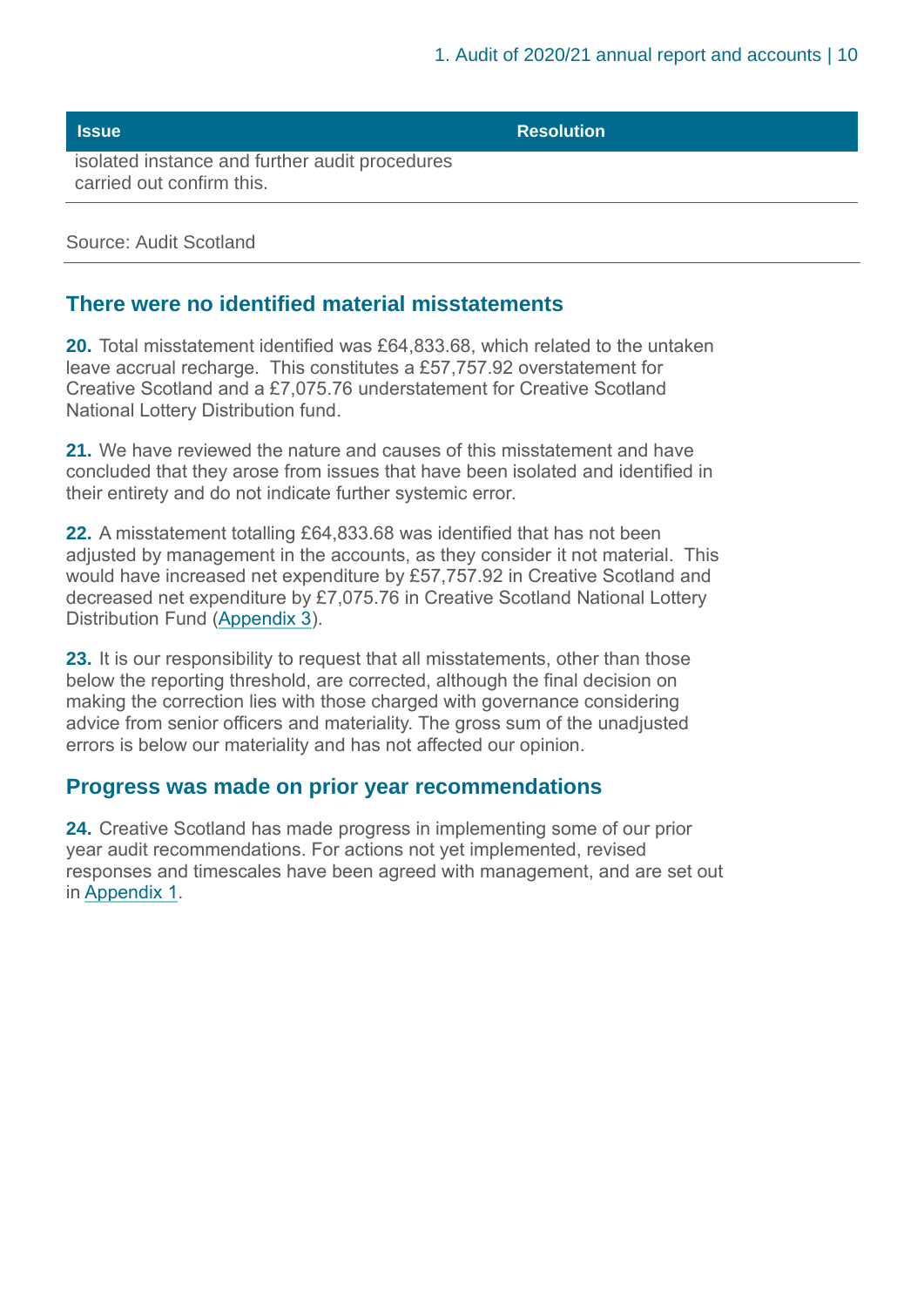# <span id="page-10-0"></span>**2. Financial Management**

Financial management is about financial capacity, sound budgetary processes and whether the control environment and internal controls are operating effectively.

## **Main judgements**

Creative Scotland has appropriate and effective financial management arrangements in place.

Progress has been made on addressing internal audit recommendations within agreed timescales.

Overall, Creative Scotland has appropriate arrangements in place for the prevention and detection of fraud and corruption. However, some internal policies still require updating.

## **Creative Scotland and Creative Scotland National Lottery Distribution Fund operated within budget in 2020/21**

**25.** The main financial objective for the body is to ensure that the financial outturn for the year is within the budget allocated by Scottish Ministers.

**26.** Creative Scotland has reported a net expenditure of £145.739 million against its overall budget for 2020/21. The general fund reserve balance is a surplus of £1.147 million.

**27.** Creative Scotland National Lottery Distribution Fund has reported income of £33.855 million and expenditure of £20.812 million. This results in a surplus of £13.043 million. The budgeted surplus was £5.129 million which constitutes a £7.914 million variance. This variance is mainly attributable to additional National Lottery proceeds due to improved Lottery sales. In addition, there was an underspend in grants, mostly due to the deferral of some grant programmes until 2021-22 as the organisation focussed on emergency Covid-19 response programmes.

## **Budget processes were appropriate**

**28.** We reviewed Creative Scotland's budgetary processes and budget monitoring arrangements during 2020/21. The 2020/21 budget was initially scrutinised at the 26<sup>th</sup> February 2020 Finance and General Purposes Committee before being approved by the Board on 26<sup>th</sup> March 2020. Management accounts were prepared monthly and reviewed by the Senior Leadership Team. Budgetary updates were also taken to meetings of the Finance and General Purposes committee.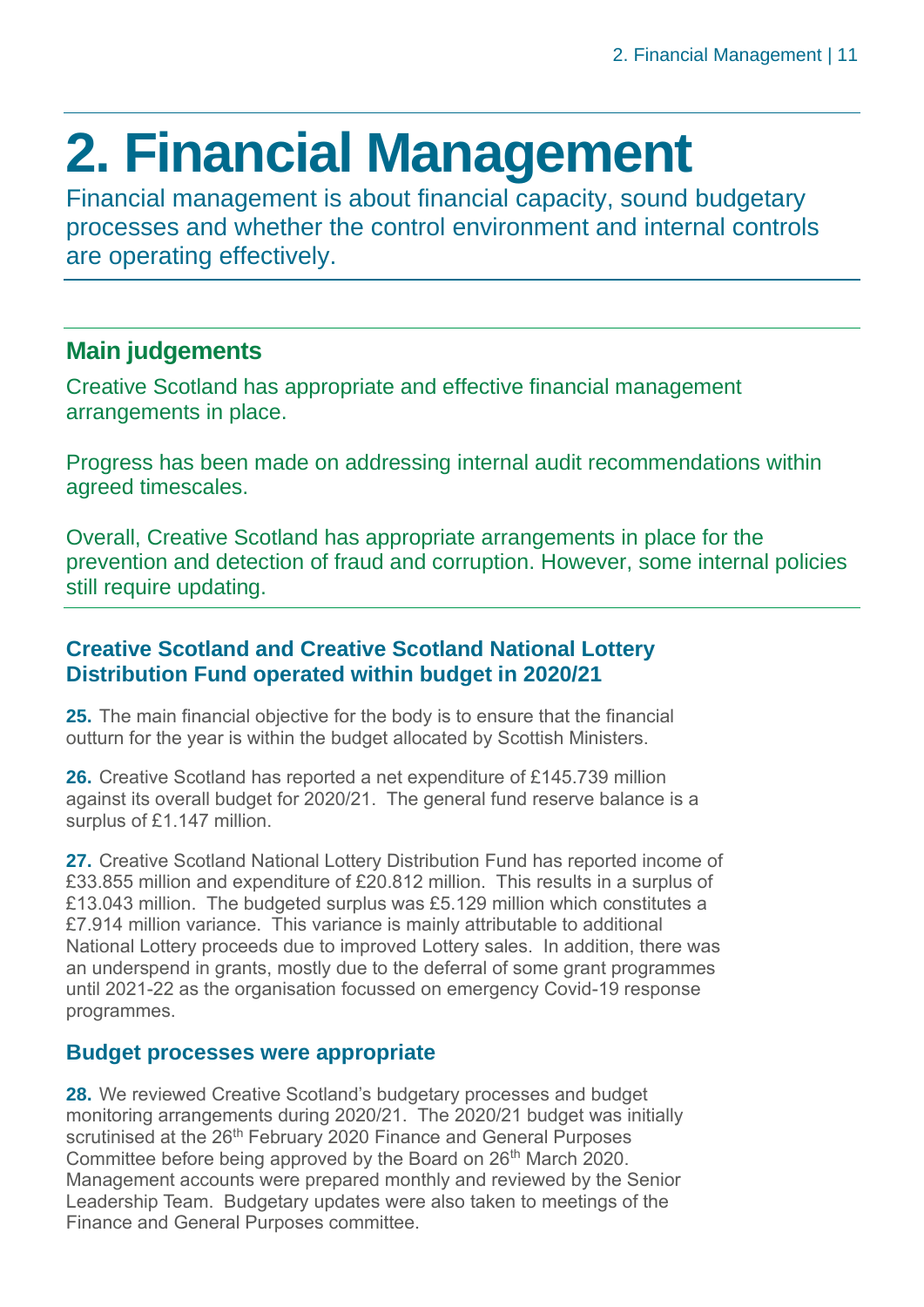**29.** From our review of management account reports and committee papers, we have confirmed that senior management and members receive regular, timely and up to date information on the financial position of Creative Scotland and the National Lottery Distribution Fund. The reports provide detailed information including forecasts of expenditure, comparisons of budget against actual spend and high-level explanations of variances. Creative Scotland has appropriate budgetary monitoring and control arrangements in place that allow members and officers to carry out effective scrutiny of finances.

**30.** We observed that senior management and members receive regular and accurate financial information on the Creative Scotland and National Lottery Distribution Fund financial position. We conclude that appropriate budget setting and monitoring arrangements are in place.

## **Financial systems of internal control are operating effectively, however improvements could be implemented**

<span id="page-11-0"></span>**31.** We undertook a review of systems of internal controls. We carried out Initial System Reviews of the key financial systems and concluded that the controls were designed effectively. No significant internal control weaknesses were identified during the audit which could affect Creative Scotland's ability to record, process, summarise and report financial and other relevant data to result in a material misstatement in the financial statements.

**32.** However, from our work we identified a few improvements that could be implemented. Please note these findings do not represent a risk of material misstatement and have been suggested as improvements to further strengthen the existing control environment at Creative Scotland.

**33.** The improvements related to payroll, evidence of grant approval and budget monitoring. Further detail on these recommendations can be found in [Appendix](#page-6-1)  [1.](#page-6-1)

## **Reasonable progress on actioning Internal audit recommendations**

**34.** In previous years we have raised the importance of addressing internal audit recommendations in a timely manner. For 2020/21, Internal Audit have reported that reasonable progress has been made in implementing the previous internal audit recommendations which have reached their target completion date, with 26 (48%) of the 54 recommendations past their due date classified as fully implemented. We will continue to monitor progress in this area in 2021/22.

## **Standards of conduct and arrangements for the prevention and detection of fraud and error are appropriate**

**35.** Creative Scotland is responsible for establishing arrangements for the prevention and detection of fraud, error and irregularities. Furthermore, the Board is responsible for ensuring that its affairs are managed in accordance with proper standards of conduct by putting effective arrangements in place.

**36.** We have reviewed the arrangements in place to maintain standards of conduct including the Code of Conduct for Members, Fraud Management, Whistleblowing, Anti-bribery and Staff Gifts and Hospitality policies. There are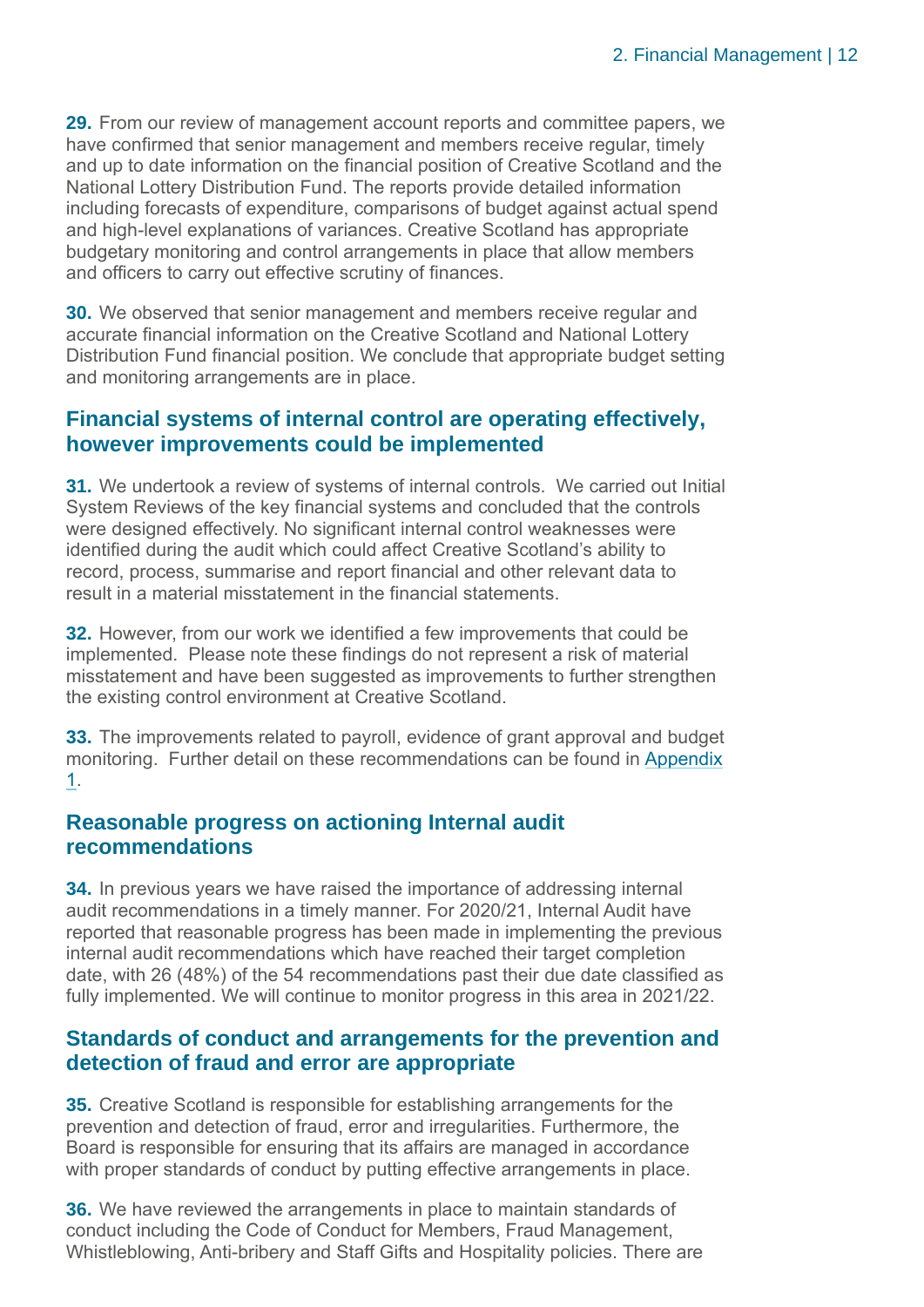established procedures in place for preventing and detecting any breaches of these standards including any instances of corruption.

**37.** We can conclude overall that appropriate arrangements are in place for the prevention and detection of fraud, error and irregularities. However, as reported in 2019/20, the Fraud Management policy was due to be updated in November 2019. Neither the Fraud Management policy nor the staff Gifts and Hospitality policy have been updated since 2017. The policies are currently tabled for review by June 2022 and are detailed in [Appendix 1](#page-6-1) Point 10. It is important that these reviews are carried out.

<span id="page-12-0"></span>**38.** The National Fraud Initiative (NFI) is a counter-fraud exercise across the UK public sector which aims to prevent and detect fraud. Creative Scotland did not submit this information by the due date. Payroll data was subsequently submitted after we requested this with officers, but we were advised that there were issues submitting the Creditors information due to working from home. Also, Creative Scotland was exceptionally busy administering Covid-19 response programmes which were given the highest priority. We do, however, recommend that Creative Scotland take all possible steps to allow the submissions to be carried out in the future.

## **Recommendation 3**

Creative Scotland should take all possible steps to ensure that NFI data sets are submitted on time.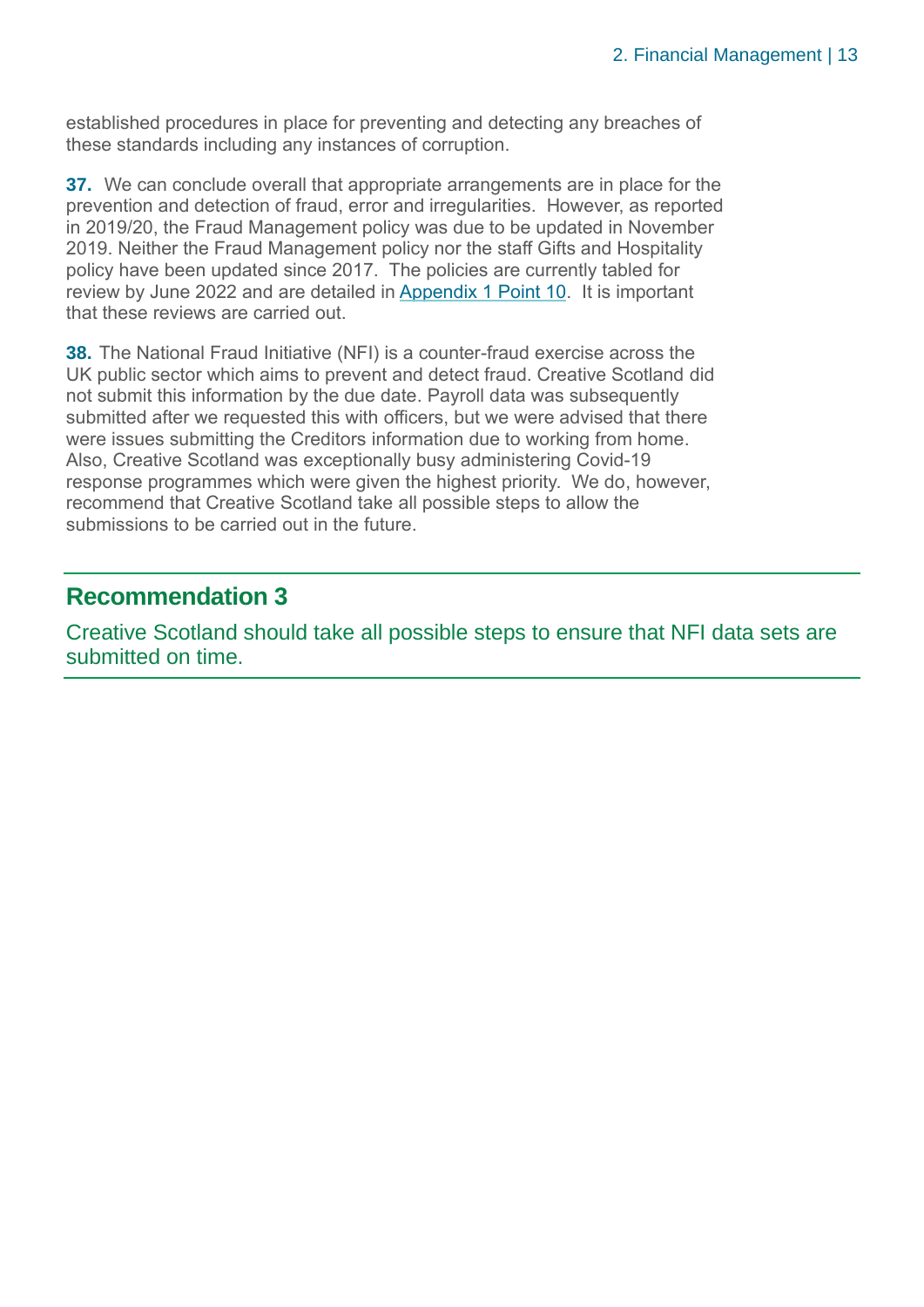# <span id="page-13-0"></span>**3. Financial sustainability**

Financial sustainability looks forward to the medium and longer term to consider whether the body is planning effectively to continue to deliver its services

## **Main judgements**

Creative Scotland prepares an annual financial plan and produces three-year financial forecasts as part of the budget setting process. However, no mediumterm or longer-term financial plan has been developed.

Creative Scotland's main focus during 2020/21 was to keep funding flowing to help sustain individuals and organisations through the immediate short-term and looking ahead to the medium/long term recovery. To deliver this, Creative Scotland received £75.7 million additional funding.

Creative Scotland provided monthly returns to SG Finance on outturn and spend and specified costs/grant expenditure relating to Covid19.

## **Creative Scotland prepares three-year budget forecasts but is yet to develop a medium or longer-term financial plan**

**39.** Creative Scotland has not yet developed a medium-term or longer-term financial plan. It prepares an annual financial plan and prepares three-year financial forecasts within budget setting papers. The financial budgets provide high level summaries of anticipated position including projections for income, grants and operating costs.

**40.** Creative Scotland's grant in aid budget is included within the Culture, Europe and External Affairs portfolio. The majority of Creative Scotland's overall budget is authorised through the Budget Act and any subsequent revisions. As such, the budget is updated annually when funding is confirmed by the Scottish Government and this is one of the main constraints faced by Creative Scotland in preparing medium to longer-term financial planning documents. Creative Scotland also receives funding from the UK National lottery. The totals are aggregated, and budgets proposed for different streams of expenditure.

**41.** The 2021/22 budget position forecasts a balanced Creative Scotland grantin-aid position over the three-year forecasts to 2023/24. National Lottery income is projected to reduce by 11% to £28.5 million in 2021/22 and then remain static for future years.

<span id="page-13-1"></span>**42.** As reported in previous years, Creative Scotland may benefit from developing and implementing a medium-term and longer-term financial plan, particularly given the forecasted negative reserve position of the National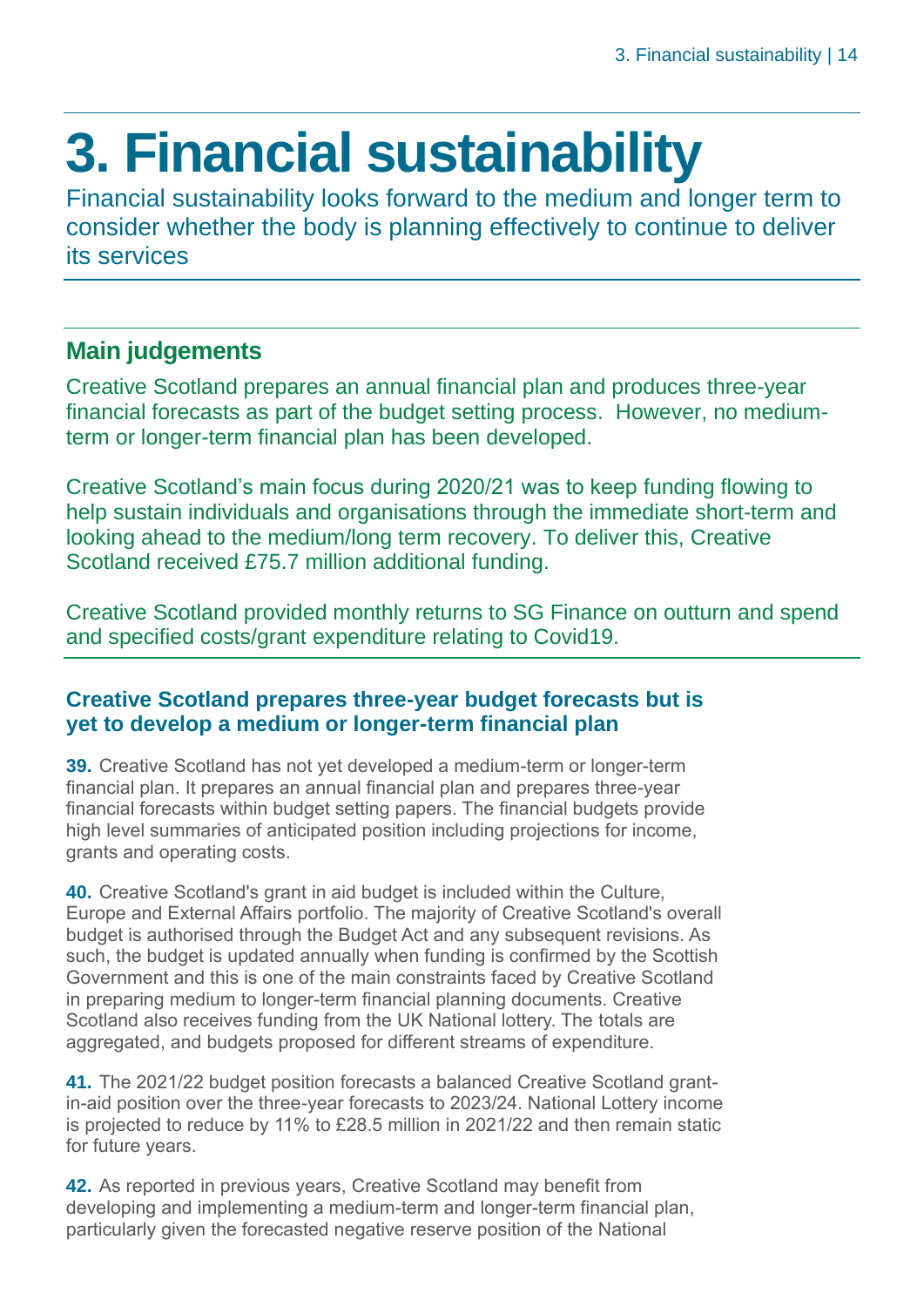Lottery Fund. In the absence of longer-term financial plans there is a risk that Creative Scotland may not be able to direct and control its finances efficiently.

## **Recommendation 4**

Creative Scotland should consider developing and implementing medium to longer term financial plans.

## **Creative Scotland continues to be engaged in dealing with the financial impacts of Covid-19**

**43.** Creative Scotland's initial response to the Covid-19 pandemic in the period to July 2020 included a commitment that all funding awards already committed would be honoured regardless of whether the funded activity was cancelled, reduced or rescheduled. In addition, a number of new funds were launched to support freelancers (Bridging Bursaries) and the Open Fund was re-purposed and re-launched to focus on sustaining creative development, with separate streams to support individuals and organisations. The targeted programmes were also reviewed, with focus given to supporting organisations and individuals.

**44.** In July 2020, the Scottish Government received funding from the UK Government for the cultural and heritage sectors and part of this was allocated to Creative Scotland. £75.7 million additional cash grant-in-aid was allocated to provide funding programmes to support individuals, organisations and other areas of targeted support. Creative Scotland provided monthly returns to Scottish Government Finance detailing its outturn and spend and specifying what costs/grant spend related to Covid-19. Creative Scotland also provided regular updates to the Scottish Government and the Scottish Parliament Culture Committee on the progress of Covid-19 emergency funding support.

**45.** The impact of Covid-19 on Creative Scotland's operating costs in the short term has been minimal. However, the arrangements put in place to support individuals and organisations through the emergency response and funding streams has been important to the sector. The medium to longer term financial impact of the pandemic is still developing.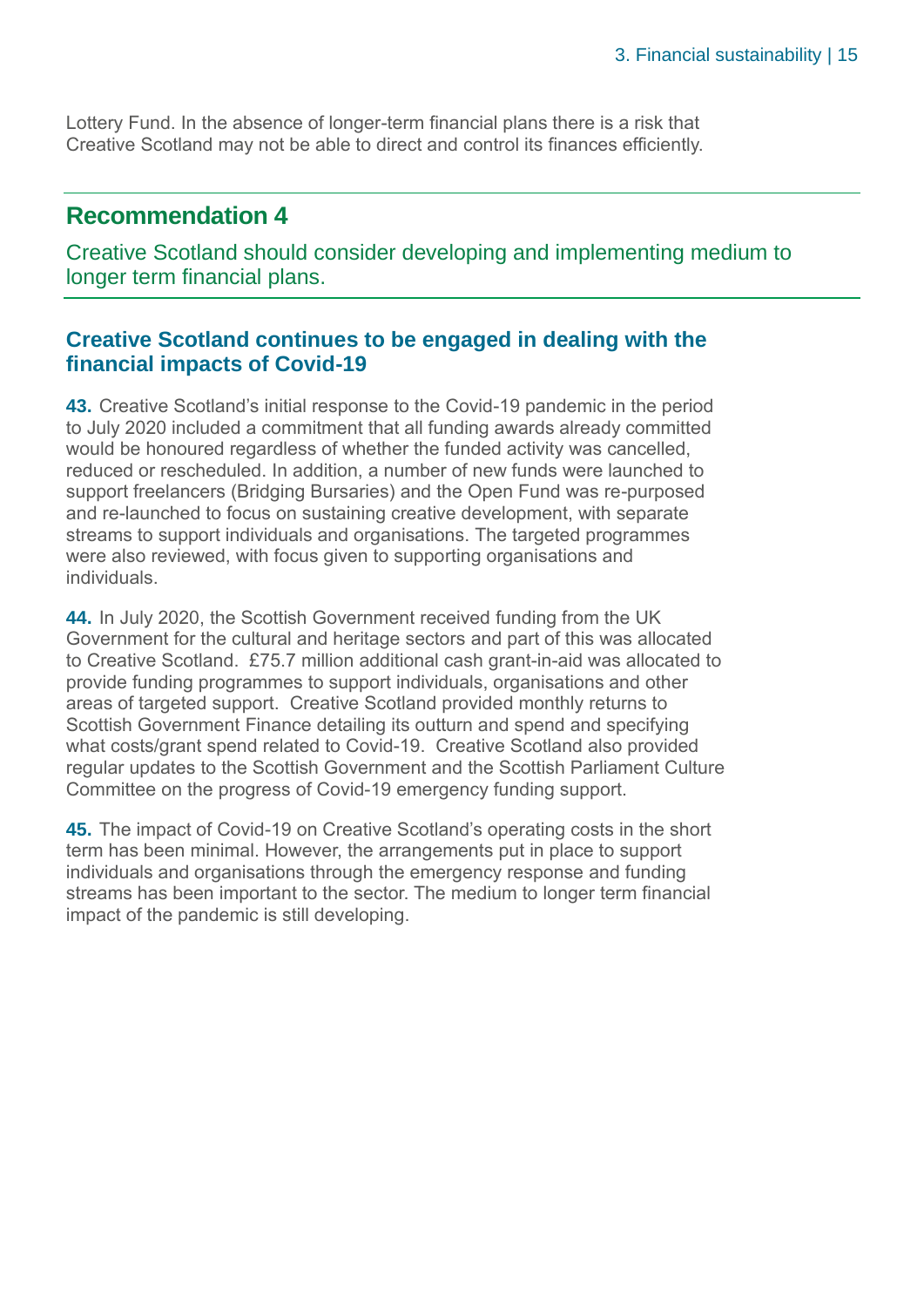# <span id="page-15-0"></span>**4. Governance and**

## **transparency**

The effectiveness of scrutiny and oversight, and transparent reporting of information

## **Main judgements**

Creative Scotland has appropriate and effective governance arrangements in place.

The 2019/20 revised governance arrangements remained in place and were reasonable and appropriate.

The Performance Report was prepared in line with the reduced FReM requirements for 2020/21.

## **Overall governance and transparency arrangements were appropriate**

**46.** The Creative Scotland Board is made up of members who are appointed by, and accountable to, the Scottish Government and have corporate responsibility for ensuring that Creative Scotland fulfils its aims and objectives, including delivery of its strategic objectives. The Board is required to meet at least four times a year in accordance with its Terms of Reference. The Board met on twelve occasions during 2020/21. The Board is supported by four subcommittees: Audit and Risk Committee; Finance & General Purposes Committee; Nominations Committee and the Screen Committee.

**47.** In 2019/20 we reported that we planned to attend the Board and Finance and General Purposes Committee as an observer. This would allow us to further assess the effectiveness of committee arrangements. We were asked to defer our attendance until 20/21 and unfortunately, this did not happen in 21/22. We hope to be invited to observe in 2021/22.

**48.** We have reviewed the minutes and document packs submitted to the Board and Finance and General Purposes Committee throughout the year. The papers are detailed and comprehensive to allow for effective decision making and scrutiny of performance.

**49.** We attend the Audit and Risk Committee meetings and can conclude that papers presented are of sufficient detail to provide members with the necessary information to understand issues and support scrutiny. The reports are generally provided to members in a timely manner to enable review in advance of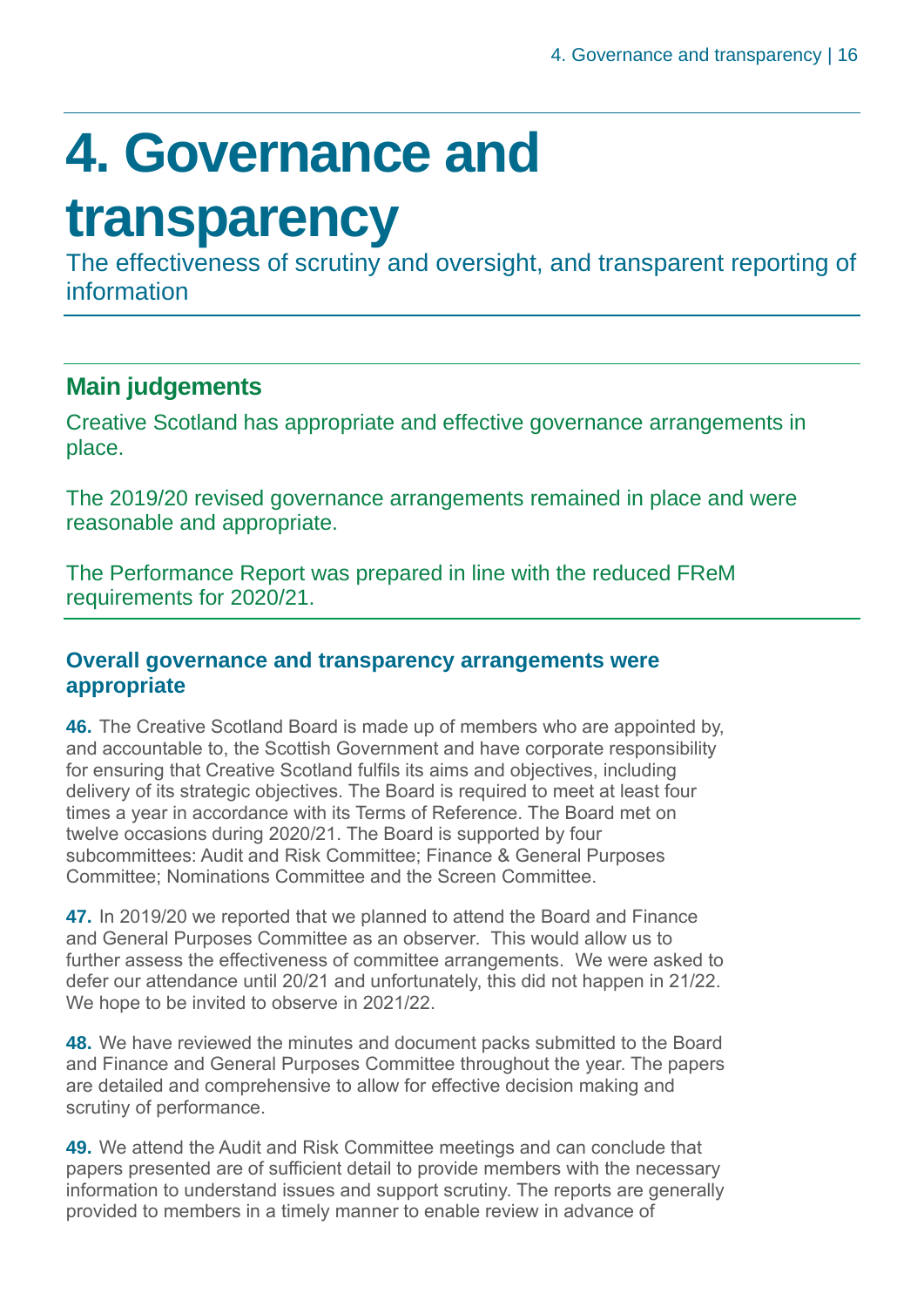meetings. Furthermore, we conclude that members are sufficiently engaged during meetings and provide effective scrutiny and challenge.

**50.** Overall arrangements and standards of conduct including those for the prevention and detection of fraud, error, bribery and corruption have been concluded as appropriate. However, as detailed within the financial management section of this report, some policies require updating.

**51.** We conclude that overall governance arrangements are appropriate and effective in supporting governance and accountability.

## **The revised governance arrangements due to Covid-19 continued in 2020/21**

**52.** In 2019/20 we reported that the impact of Covid-19 resulted in the establishment of revised governance arrangements. These allowed Creative Scotland to manage the unprecedented nature of the scale of the challenge to its staff and operations. Some of the revised governance arrangements included:

- Committee meetings are now held virtually via Teams
- Weekly group calls/meetings between the Chief Executive and the nonexecutive directors to keep them up to date with developments
- Additional meetings between the Chief Executive and the Chair of the Board
- Risk register updated to include consideration of Covid-19 related risks.

**53.** These arrangements are reasonable and appropriate in supporting good governance and accountability. They continued during 2020/21 and worked well.

## **Openness and transparency**

**54.** Openness and transparency in how a body operates and makes decisions is key to supporting understanding and scrutiny. Transparency means that the public have access to understandable, relevant and timely information about how the board is taking decisions and how it is using resources such as money, people and assets.

**55.** The Annual Plan and Annual Performance Review are normally published each year and can be accessed from the Creative Scotland website. However, due to the impact of Covid-19, neither were published for 2020/21. Details of performance information that was readily available has been published in the Performance Reports. Creative Scotland do, however, intend to produce an Annual Review of Performance to consider the impact of Covid-19 this year. This will be on a case study basis rather than a Key Performance Indicator basis.

**56.** Board and other committee meetings are held in private. Creative Scotland publishes approved Board minutes on the website, but there is no publication of Board or other committee papers. With increasing expectations for openness in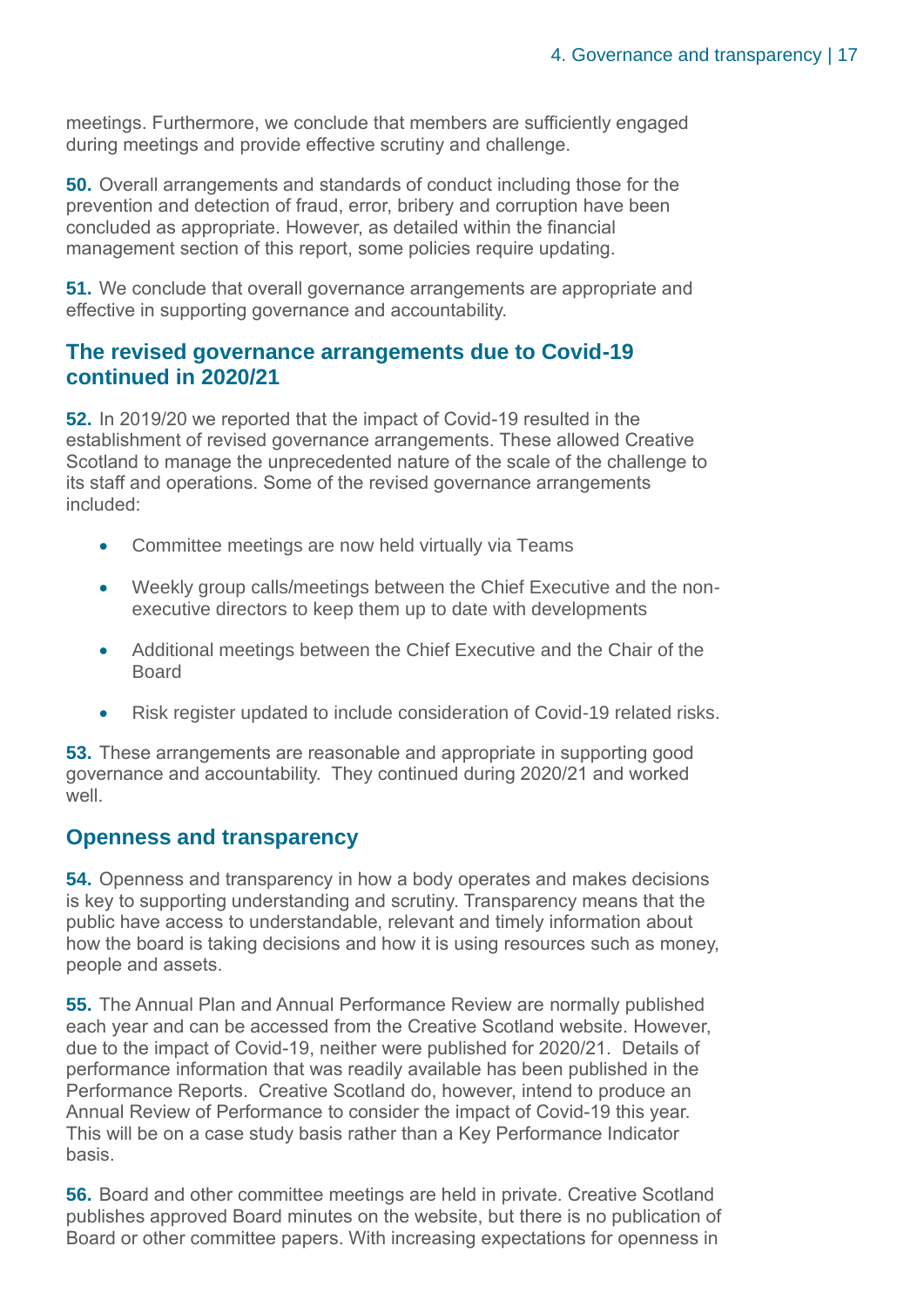the conduct of public business, Creative Scotland should continue to regularly revisit this area to ensure the public has access to relevant information. This was recommended in 2019/20 and has been detailed in [Appendix 1](#page-6-1) Point 11, outstanding prior year recommendations.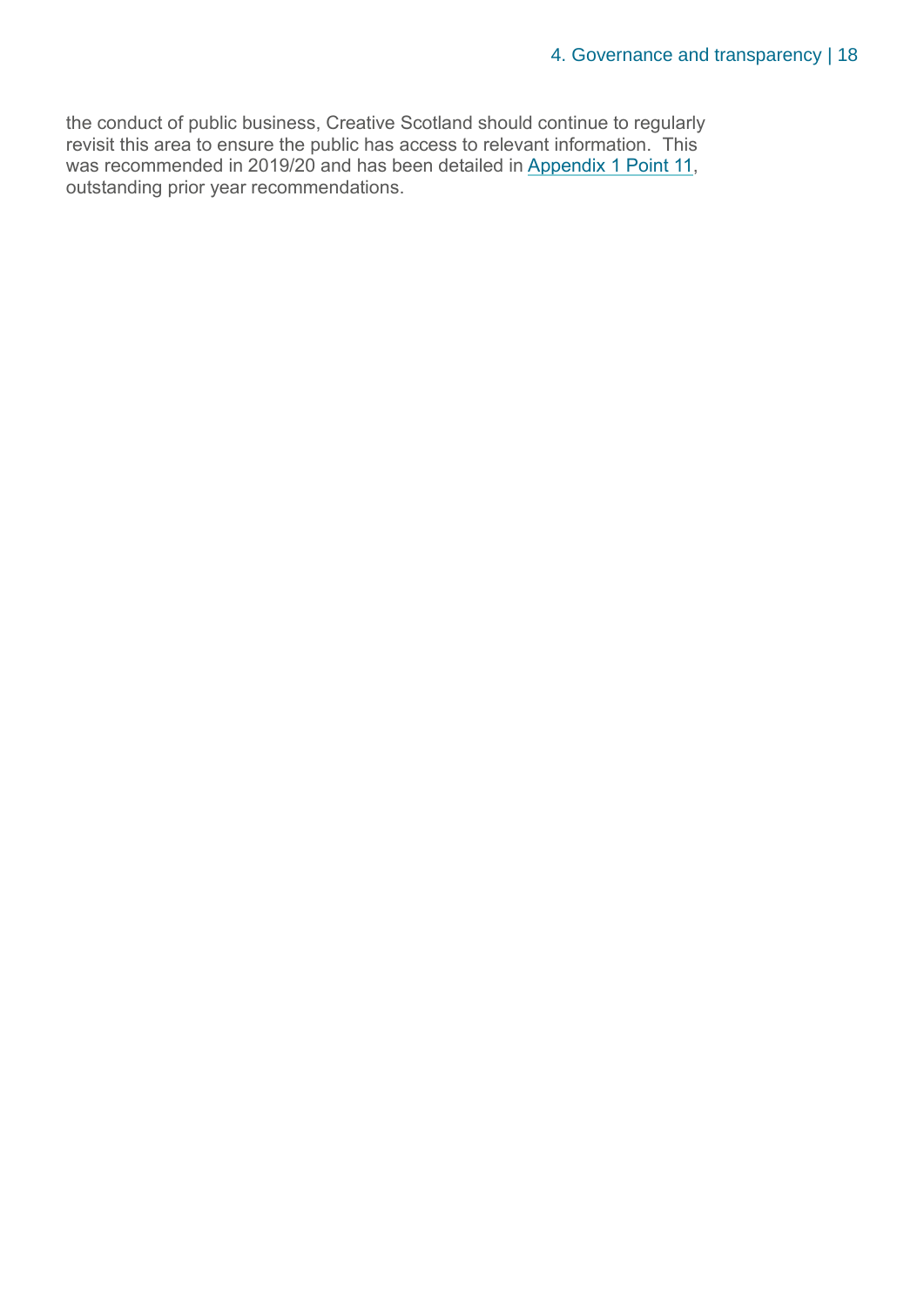# <span id="page-18-0"></span>**5. Value for money**

Using resources effectively and continually improving services

## **Main judgements**

Creative Scotland considers best value duties through its Annual Performance Review.

The Annual performance Review was not published due to Covid-19 and the impact it had on the collection of data on performance measures.

To help individuals and organisations during the pandemic, Creative Scotland provided unprecedented levels of funding.

## **Creative Scotland consider best value through the Annual Performance Review**

**57.** [Ministerial guidance to Accountable Officers](https://www.gov.scot/publications/best-value-public-services-guidance-accountable-officers/) for public bodies and the [Scottish Public Finance Manual](https://www.gov.scot/publications/scottish-public-finance-manual/best-value/best-value/) (SPFM) sets out the accountable officer's duty to ensure that arrangements are in place to secure best value. The guidance sets out the key characteristics of best value and states that compliance with the duty of best value requires public bodies to take a systematic approach to self-evaluation and continuous improvement.

**58.** The main way in which Creative Scotland measures the achievement of its best value duties is through the Annual Performance Review. The review provides an assessment of performance during the year including an examination of funding; equalities, diversity and inclusion, environment, wellbeing and partnership working. Whilst the reviews do not specifically mention Best Value, they cover a wide range of areas that align with the SPFM's Best Value Characteristics of Vision and Leadership, Governance and Accountability, use of resources, Partnership and collaborative working, Working with Communities, Sustainability and Fairness and equality.

**59.** The 2020/21 Annual Performance Review has not been carried out due to Covid-19. The main focus during 2020/21 was to keep funding flowing to sustain individuals and organisations through the immediate short-term and looking ahead to the medium to longer term recovery. This has been achieved with the unprecedented amount of funding Creative Scotland provided to individuals and organisations. Creative Scotland does intend to carry out a review, on a case study basis, for 2020/21 but this has not been completed yet.

## **Performance Management**

**60.** The performance of Creative Scotland is monitored by the Board and supporting committees. The Finance & General Purposes committee assess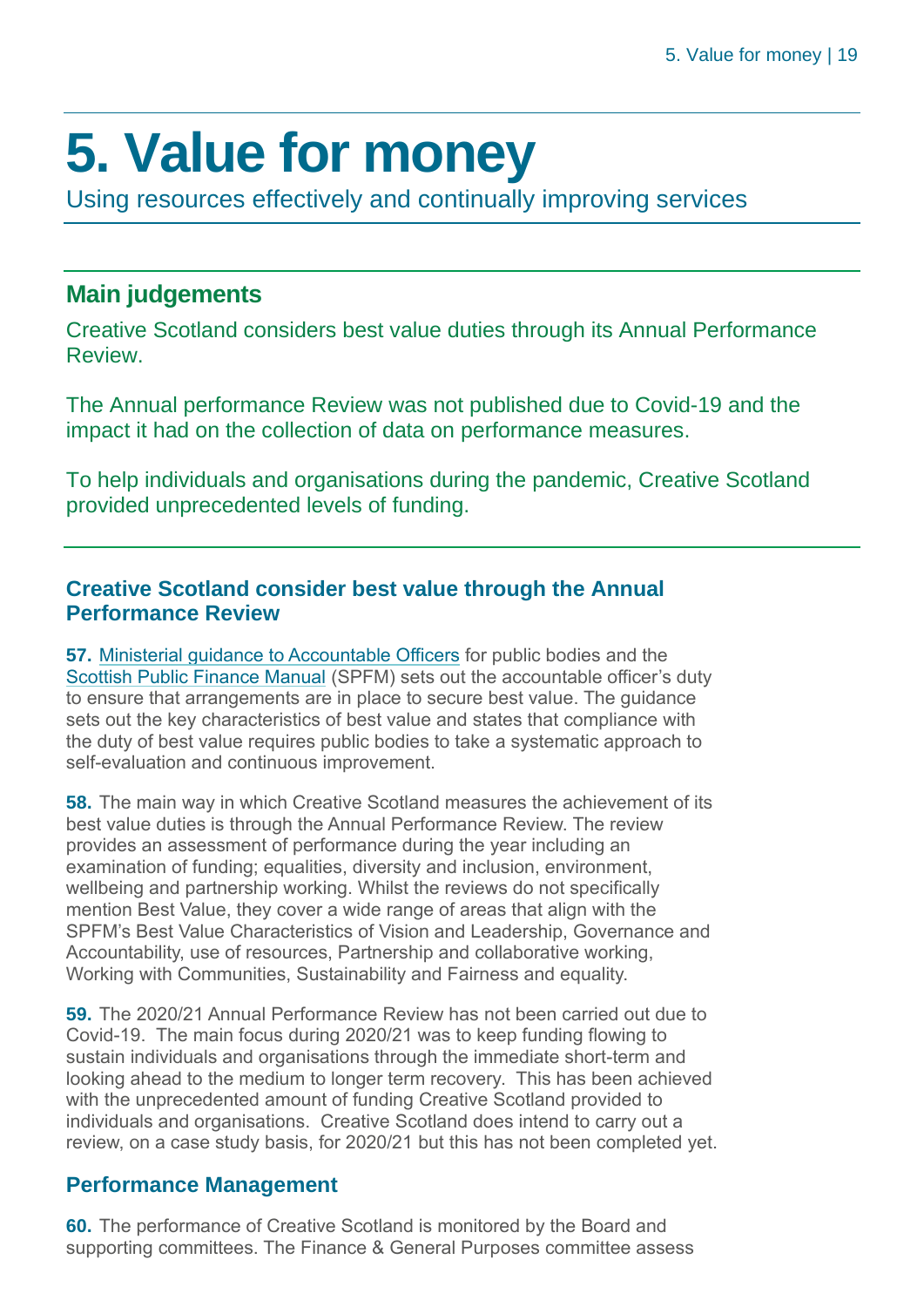financial performance through receipt of regular management reports and the Audit and Risk Committee receive reports from Internal Audit that evaluate the systems of internal control.

**61.** Creative Scotland has a 10-year plan 'Unlocking Talent Embracing Ambition' which sets out five ambitions. Each ambition has priorities which are aligned to the Scottish Government's National Performance Framework. Creative Scotland's Annual plan sets out the planned activity to support the delivery of these ambitions and priorities.

## **Performance measures reflected in the annual report and accounts**

**62.** In 2018/19 we reported that Creative Scotland should build on its existing approach and develop a range of targets which could demonstrate progress against its performance indicators.

**63.** In 2019/20, a FReM Addendum was issue which allowed for reduced performance reporting which meant the work on the Performance Report was deferred. A similar FReM Addendum was issued for 2020/21, allowing for reduced performance reporting. Creative Scotland opted to apply the Addendum to its reporting and produced a Performance Overview instead of a Performance Analysis.

**64.** We plan to review key performance indicators in 2021/22 and would recommend that the enhancements to performance reporting agreed at the March 2020 Audit and Risk Committee are progressed and incorporated into the annual report and accounts for the 2021/22.

## **National performance audit reports**

**65.** Audit Scotland carries out a national performance audit programme on behalf of the Accounts Commission and the Auditor General for Scotland. In 2020/21 a number of reports were published which may be of direct interest to the body. These are outlined in [Appendix 4.](#page-32-0)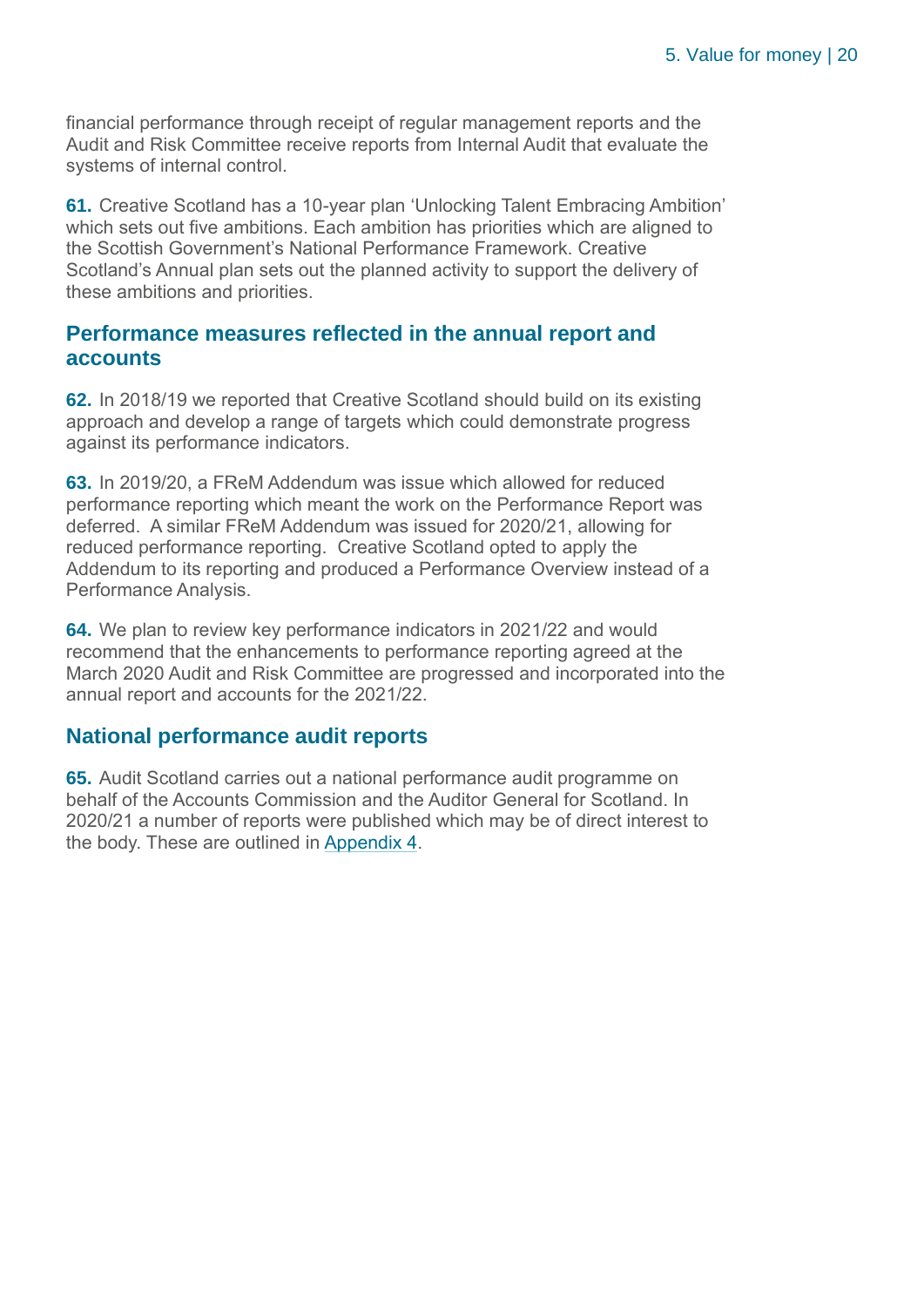# <span id="page-20-0"></span>**Appendix 1. Action plan 2020/21**

## **2020/21 recommendations**

## **1. Untaken Leave Accrual**

IAS 19 states that 'when an employee has rendered service to an entity during an accounting period, the entity shall recognise the undiscounted amount of short-term employee benefits expected to be paid in exchange for that service: (a) as a liability (accrued expense), after deducting any amount already paid'.

The Audit Scotland technical guidance note requires auditors to evaluate whether the untaken leave accrual includes employer's national insurance and pension contributions as well as salary costs. The untaken leave accrual calculation does not take account of national insurance and pension costs.

Also, the salary recharge to the Lottery Fund decreased from 40% to 25% to recognise the additional workload for Creative Scotland undertook for the Emergency Covid-19 Funds. However, the untaken leave accrual has been charged at 40%, when it should have been 25%.

The untaken leave accrual should be calculated in line with the appropriate technical guidance. In addition to this, the untaken leave accrual should be recharged in line with the recharge limits approved in year.

[Exhibit 2, Issue 1](#page-8-0)

## **Issue/risk Recommendation Agreed management action/timing**

Creative Scotland allows staff to carry forward up to 5 days of untaken annual leave to the next financial year. Additional flexibilities were provided for in 2020/21 due to additional workloads for staff working on emergency funding programmes. This resulted in a larger balance of untaken leave than in a normal financial year. An additional £75,000 of noncash grant-in-aid funding was provided by the Scottish Government for the increase in the value of the accrual.

Untaken annual leave is expected to be used in the next financial year, and is only paid out to staff on exception, usually at the end of employment.

Creative Scotland does not pay pension contributions on any annual leave payments.

We will review our untaken leave accrual policy and check the guidance to determine our compliance with IAS 19. We expect the balance to reduce in 2021/22 as staff utilise their undertaken leave.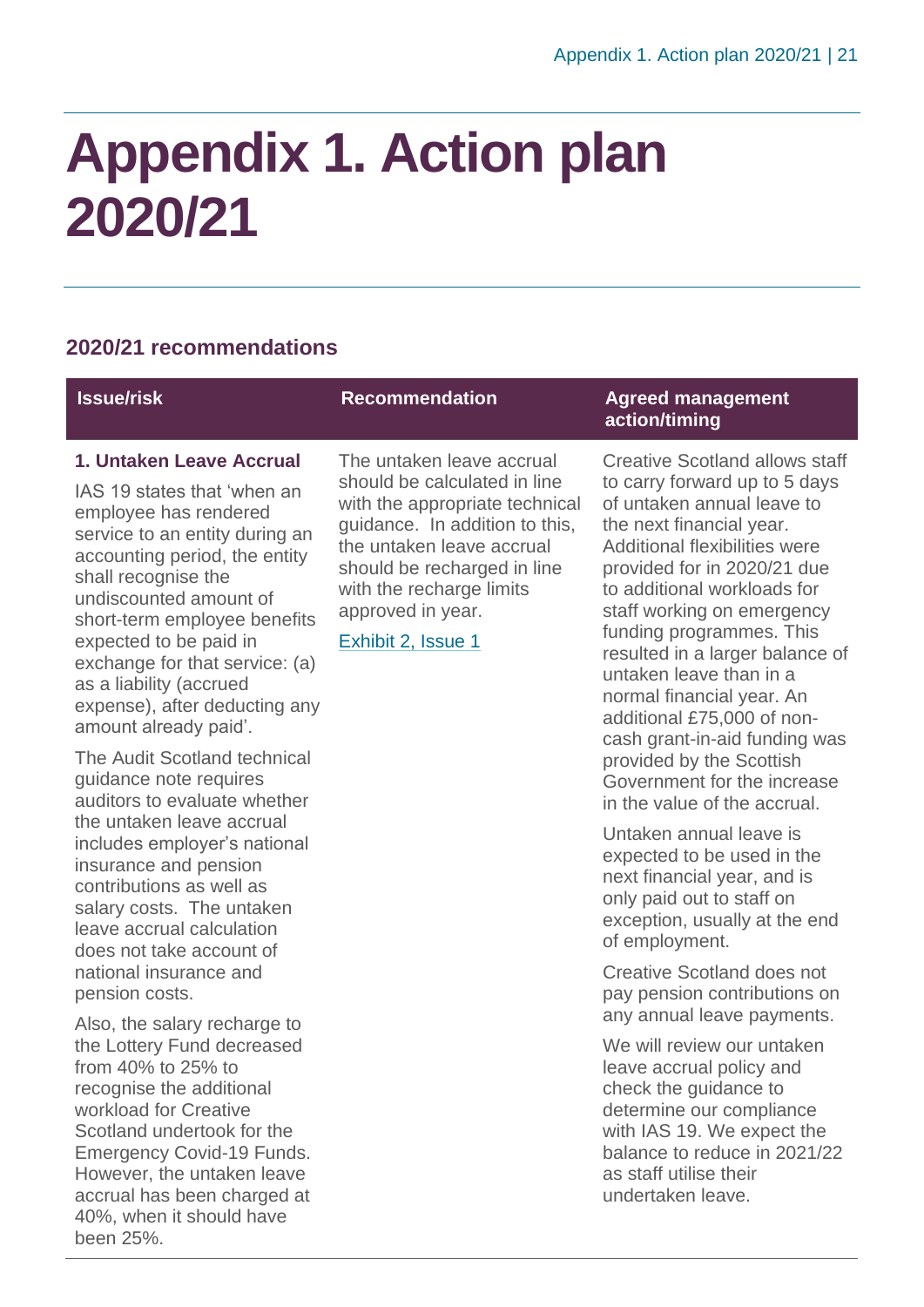| <b>Issue/risk</b>                                                                                                                                  | <b>Recommendation</b>                                                      | <b>Agreed management</b><br>action/timing                                                            |
|----------------------------------------------------------------------------------------------------------------------------------------------------|----------------------------------------------------------------------------|------------------------------------------------------------------------------------------------------|
| Risk – The untaken leave                                                                                                                           |                                                                            | <b>Finance Manager</b>                                                                               |
| accrual does not reflect all<br>associated costs. In addition,<br>the salary recharge is not<br>being applied consistently.                        |                                                                            | For the 2021/22 Annual<br>Accounts.                                                                  |
| 2. Creative Scotland<br><b>National Lottery</b><br><b>Distribution Fund - Grant</b>                                                                | All awards should be<br>approved in line with Creative<br>Scotland policy. | We will ensure the delegated<br>authority policy is embedded<br>in the funding programmes            |
| <b>Approval (Senior</b><br><b>Leadership Team Approval)</b>                                                                                        | Exhibit 2, Issue 2                                                         | and that checks are taken to<br>ensure that the correct<br>authorisation has been given.             |
| In line with Creative Scotland<br>policy, grants above<br>£100,000 should be sent to<br>Senior Leadership Team for<br>approval. One of the Lottery |                                                                            | Delegated authority<br>approvals will be logged<br>against relevant grants on the<br>funding system. |
| grants tested above<br>0400.0000                                                                                                                   |                                                                            | Director of Finance and                                                                              |

Operations, Funding Manager

31 December 2021

£100,0000 was successfully approved by a panel but not referred to Senior Leadership Team in line with the award policy. Senior officers advised that this was an isolated instance and further audit procedures carried out confirm this.

Risk – By not following its award policy for grants, inappropriate awards may be made and governance arrangements not adhered to.

## **3. NFI Submission**

Due to the constraints of working from home and dealing with emergency funding for the Covid-19 pandemic, Creative Scotland was unable to submit the NFI payroll data on time and did not submit the Creditors data set.

Risk – NFI is an important exercise to help detect fraud. Not submitting the data set means there is a risk that potential frauds could go undetected.

Creative Scotland should take all possible steps to ensure NFI data sets are submitted on time.

[Paragraph 35](#page-12-0)

We spoke to the Cabinet Office to obtain permission for a late submission of the payroll data and the data was submitted within the agreed timeframe.

Due to homeworking, we were unable to extract the required data sets for creditors on this occasion.

Finance Manager September 2022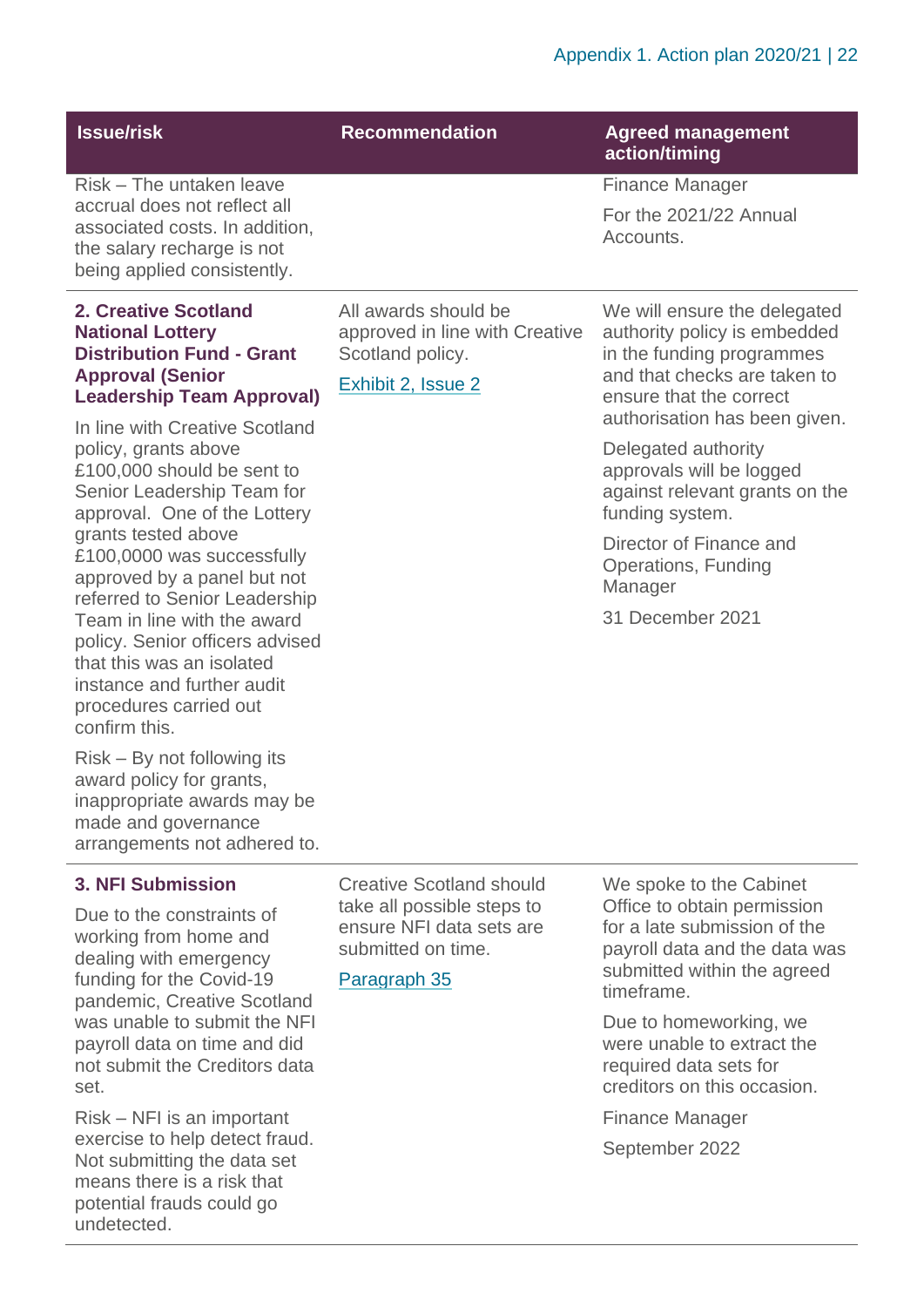## **Issue/risk**  Recommendation **Agreed management action/timing**

| <b>4. Financial Planning</b><br>Creative Scotland do not<br>prepare medium-term or<br>longer-term financial plans.<br><b>Creative Scotland may</b><br>benefit from developing and<br>implementing a medium-term<br>and longer-term financial<br>plan.<br>$Risk - In$ the absence of<br>longer-term financial plans<br>Creative Scotland may not be<br>able to direct and control its<br>finances efficiently.                                                                                                                                                                                                                                                                                                                                                   | <b>Creative Scotland should</b><br>consider developing and<br>implementing medium to<br>longer-term financial plans.<br>Paragraph 39 | <b>Financial Plans for the</b><br>current and subsequent 4<br>years are discussed at<br><b>Executive and Board level as</b><br>part of the annual budgeting<br>setting process.<br><b>Following the Scottish</b><br>Government budget on 9<br>December 2021, a new<br>medium term financial plan<br>will be presented.<br><b>Director of Finance</b><br>31 December 2021 |
|-----------------------------------------------------------------------------------------------------------------------------------------------------------------------------------------------------------------------------------------------------------------------------------------------------------------------------------------------------------------------------------------------------------------------------------------------------------------------------------------------------------------------------------------------------------------------------------------------------------------------------------------------------------------------------------------------------------------------------------------------------------------|--------------------------------------------------------------------------------------------------------------------------------------|--------------------------------------------------------------------------------------------------------------------------------------------------------------------------------------------------------------------------------------------------------------------------------------------------------------------------------------------------------------------------|
| <b>5. Controls Improvements</b><br><b>Creative Scotland should</b><br>consider implementing the<br>following improvements to its<br>control environments:<br>Carry out a review of the<br>monthly salary movements<br>spreadsheet (exception<br>report).<br>Carry out a review of the<br>monthly payroll reconciliation.<br>Ensure all panel decision<br>documents for approving<br>awards are signed by an<br>appropriate person.<br>Add detail to the<br><b>Management Accounts</b><br><b>Budget Monitoring</b><br>spreadsheet, demonstrating<br>the work that went into<br>investigating and the cause<br>for significant each variance.<br>Improvements identified -<br>These measures will further<br>strengthen an already robust<br>control environment. | <b>Creative Scotland should</b><br>consider implementing the<br>four improvements.<br>Paragraph 31                                   | Agreed<br><b>Finance Manager</b><br><b>Funding Manager</b><br>31 March 2022                                                                                                                                                                                                                                                                                              |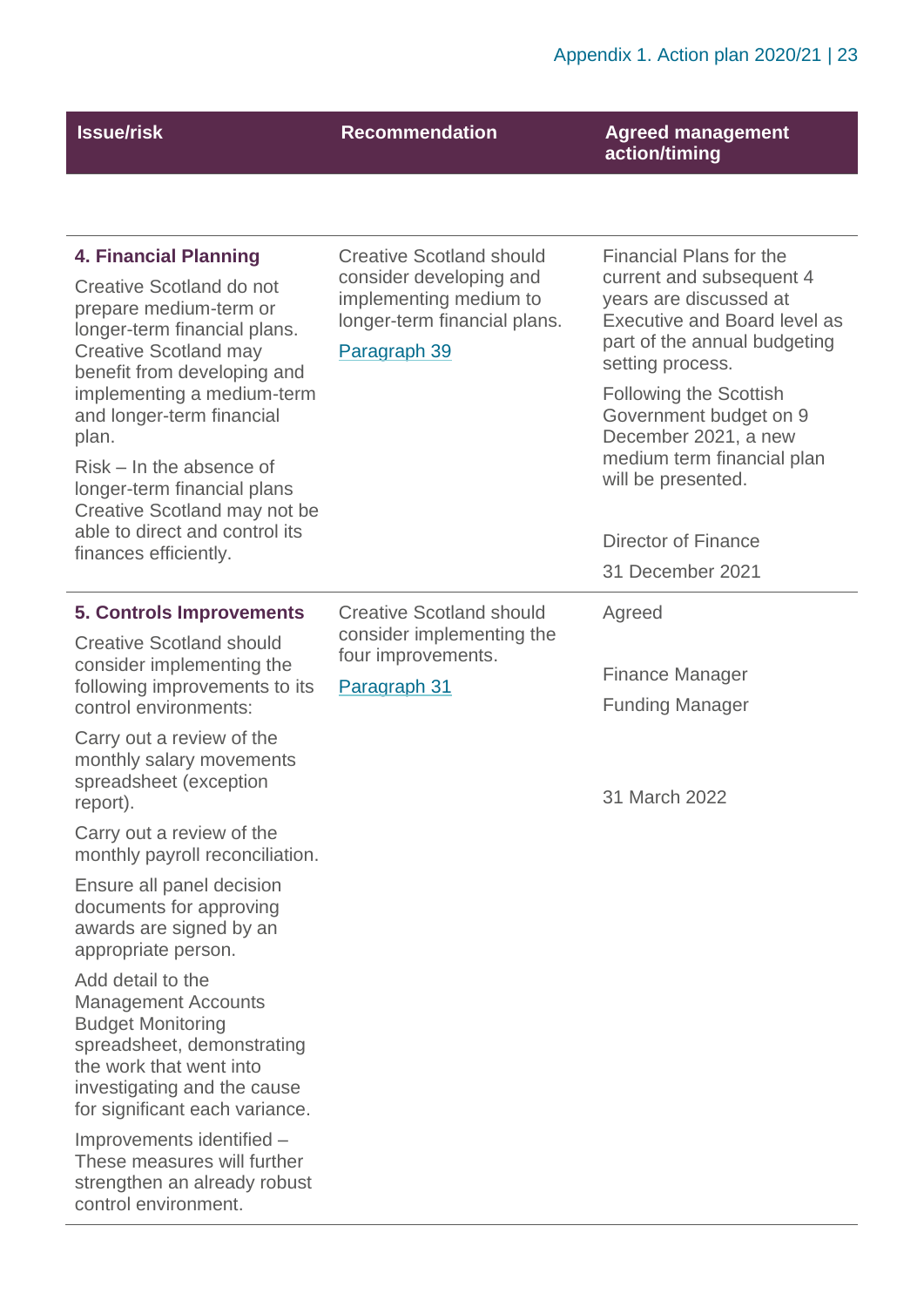## **Outstanding prior year recommendations**

## **6. Annual Governance Statement**

The annual accounts and report provided for audit included the 2018/19 annual governance statement. There was also an increased number of presentational issues within the unaudited annual report and accounts in comparison to previous years.

Risk – The audit is delayed due to the absence of comprehensive complete reports and this could delay the audit and/or impact on the issuing of the independent auditor certificate.

## **7. Asset Existence**

Our planned audit approach includes work to obtain assurances around the existence of assets. In March 2020 Creative Scotland purchased laptops to enable staff to work remotely whilst the offices were closed. We planned to select a sample of laptop serial numbers and request photographic evidence to confirm existence. We were advised that no record has been created of what laptop is held by each employee as they were shipped directly to employees from the warehouse. We have not been able to obtain assurance around the existence of these assets.

Risk – The underlying fixed asset records are incomplete. If remote working continues, we would recommend finance officers develop a project plan for the preparation and drafting of the annual report and accounts which builds in quality review arrangements.

## **Issue/risk Commendation Recommendation** Agreed management **action/timing**

The annual report and accounts presented for audit were of a good quality. ARC reviewed accounts on 26<sup>th</sup> October before formal November ARC meeting. **Complete.**

Procedures should be established to record all assets owned by Creative Scotland. Asset records should include the make and model of the asset and the unique serial number identifier along with details of portable assets held by staff working from home.

Staff are still substantially working from home. **Outstanding** 

This will be actioned when staff have returned to the office.

ICT Manager

31 March 2022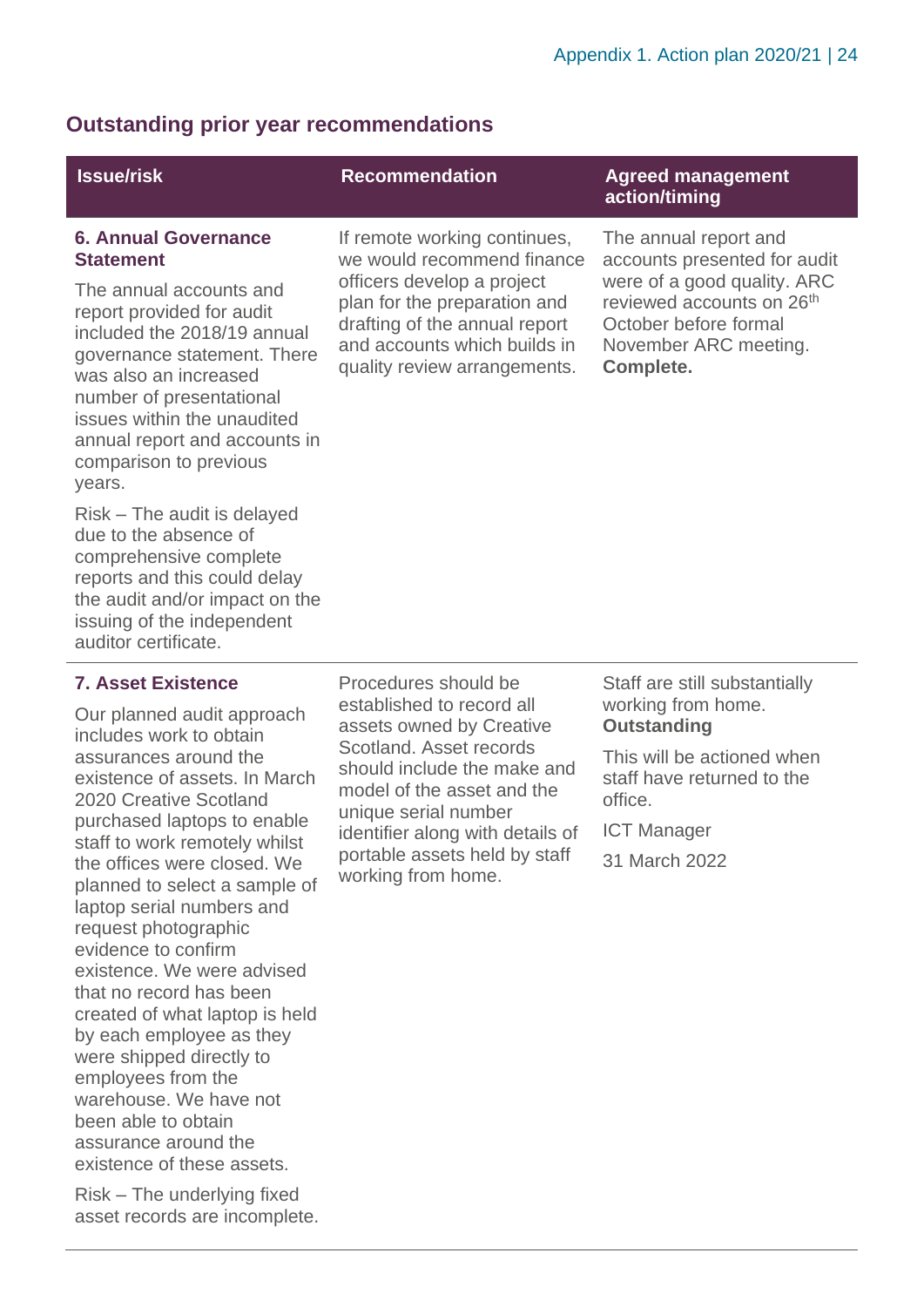| <b>Issue/risk</b>                                                                                                                                                                                                                                                                                                                                         | <b>Recommendation</b>                                                                                                                                                        | <b>Agreed management</b><br>action/timing |
|-----------------------------------------------------------------------------------------------------------------------------------------------------------------------------------------------------------------------------------------------------------------------------------------------------------------------------------------------------------|------------------------------------------------------------------------------------------------------------------------------------------------------------------------------|-------------------------------------------|
|                                                                                                                                                                                                                                                                                                                                                           |                                                                                                                                                                              |                                           |
| 8. Development Funds held<br>in locked box                                                                                                                                                                                                                                                                                                                | Officers should ensure that<br>invoices are raised to the<br>correct individual or                                                                                           | <b>Complete</b>                           |
| <b>The National Lottery</b><br>Distribution Fund have a<br>year-end trade receivable<br>and payable of £50,844<br>relating to an invoice raised<br>for the payment of<br>development funds in a<br>locked box. The invoice was<br>raised to a third party rather<br>than the grant recipient. No<br>payment has been received<br>from the third party.    | organisation. Consideration<br>should also be given as to<br>whether funding decisions<br>should be influenced by<br>outstanding issues from<br>previous funding agreements. |                                           |
| Officers have confirmed that<br>the grant recipient in question<br>has received further film<br>award funding in 2019/20.                                                                                                                                                                                                                                 |                                                                                                                                                                              |                                           |
| Risk - Contracts are not<br>honoured, and appropriate<br>funds are not returned due to<br>invoices being raised to the<br>wrong organisation or<br>individual.                                                                                                                                                                                            |                                                                                                                                                                              |                                           |
| 9. Untaken leave accrual                                                                                                                                                                                                                                                                                                                                  | The untaken leave accrual                                                                                                                                                    | Superseded.                               |
| IAS 19 states that 'when an<br>employee has rendered<br>service to an entity during an<br>accounting period, the entity<br>shall recognise the<br>undiscounted amount of<br>short-term employee benefits<br>expected to be paid in<br>exchange for that service: (a)<br>as a liability (accrued<br>expense), after deducting any<br>amount already paid'. | should be calculated in line<br>with the appropriate technical<br>guidance.                                                                                                  | See 'Recommendation 1' in<br>Appendix 1.  |
| <b>Audit Scotland technical</b><br>guidance note requires<br>auditors to evaluate whether<br>the untaken leave accrual<br>includes employer's national<br>insurance and pension                                                                                                                                                                           |                                                                                                                                                                              |                                           |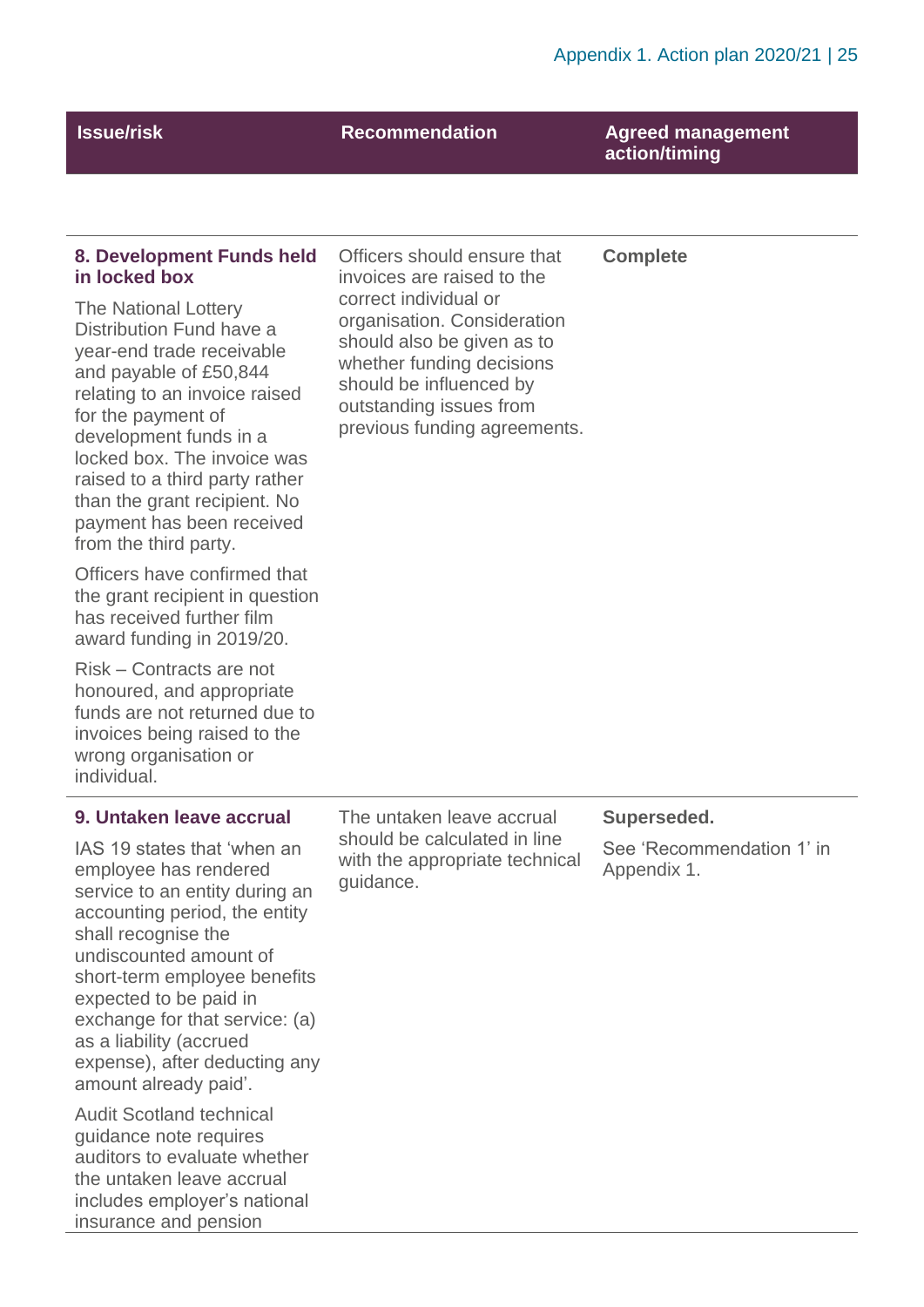|                                                                                                                                                                                                                                                                                                                       |                                                                                                                                                                                                             | Appendix 1. Action pidit 2020/21   20                                                     |
|-----------------------------------------------------------------------------------------------------------------------------------------------------------------------------------------------------------------------------------------------------------------------------------------------------------------------|-------------------------------------------------------------------------------------------------------------------------------------------------------------------------------------------------------------|-------------------------------------------------------------------------------------------|
| <b>Issue/risk</b>                                                                                                                                                                                                                                                                                                     | <b>Recommendation</b>                                                                                                                                                                                       | <b>Agreed management</b><br>action/timing                                                 |
| contributions as well as<br>salary costs.                                                                                                                                                                                                                                                                             |                                                                                                                                                                                                             |                                                                                           |
| The calculation of untaken<br>leave within the Creative<br>Scotland accounts deducts<br>employees holiday<br>entitlement from the available<br>working days which increases<br>the daily annual rate.<br>Furthermore, the accrual<br>calculation does not take<br>account of national insurance<br>and pension costs. |                                                                                                                                                                                                             |                                                                                           |
| Risk – the untaken leave<br>accrual is misstated                                                                                                                                                                                                                                                                      |                                                                                                                                                                                                             |                                                                                           |
| <b>10. Fraud Arrangements</b>                                                                                                                                                                                                                                                                                         | Policies relating to the<br>prevention and detection of<br>fraud and corruption should<br>be reviewed and updated on<br>a regular basis to ensure they<br>adequately address the<br>evolving nature of risk | <b>Outstanding</b> – see para 37                                                          |
| The Fraud Management and                                                                                                                                                                                                                                                                                              |                                                                                                                                                                                                             | <b>Revised action</b>                                                                     |
| <b>Gifts and Hospitality Policy</b><br>have not been updated since<br>2017.<br>Planned staff training over<br>procurement fraud related<br>issues during 2019/20 was<br>delayed as a result of Covid-<br>19.                                                                                                          |                                                                                                                                                                                                             | Revised policies are<br>expected to be taken to the<br><b>Audit and Risk Committee at</b> |
|                                                                                                                                                                                                                                                                                                                       |                                                                                                                                                                                                             | its meeting in March 2022                                                                 |
|                                                                                                                                                                                                                                                                                                                       | relating to fraud and<br>corruption.                                                                                                                                                                        | 31 March 2022                                                                             |
|                                                                                                                                                                                                                                                                                                                       | Staff should be provided with                                                                                                                                                                               |                                                                                           |
| Risk - Policies do not<br>adequately address the<br>evolving nature of risks<br>relating to fraud and<br>corruption.                                                                                                                                                                                                  | relevant and up to date<br>procurement fraud related<br>training.                                                                                                                                           |                                                                                           |
| There is a risk that staff do<br>not have updated knowledge                                                                                                                                                                                                                                                           |                                                                                                                                                                                                             |                                                                                           |

and experience of procurement fraud related issues, which may particularly be relevant with the changing Covid-19 landscape.

## **11. Openness and Transparency**

Board and other committee meetings are held in private. Creative Scotland publishes approved Board minutes on the website, but no Board or other committee papers are

There is scope for Creative Scotland to improve transparency by making further Board and committee information available to the public.

## **Outstanding** – see para 56

This recommendation has not been considered yet due to focus on other priorities during the year. The Chair and Chief Executive will review and consider this recommendation.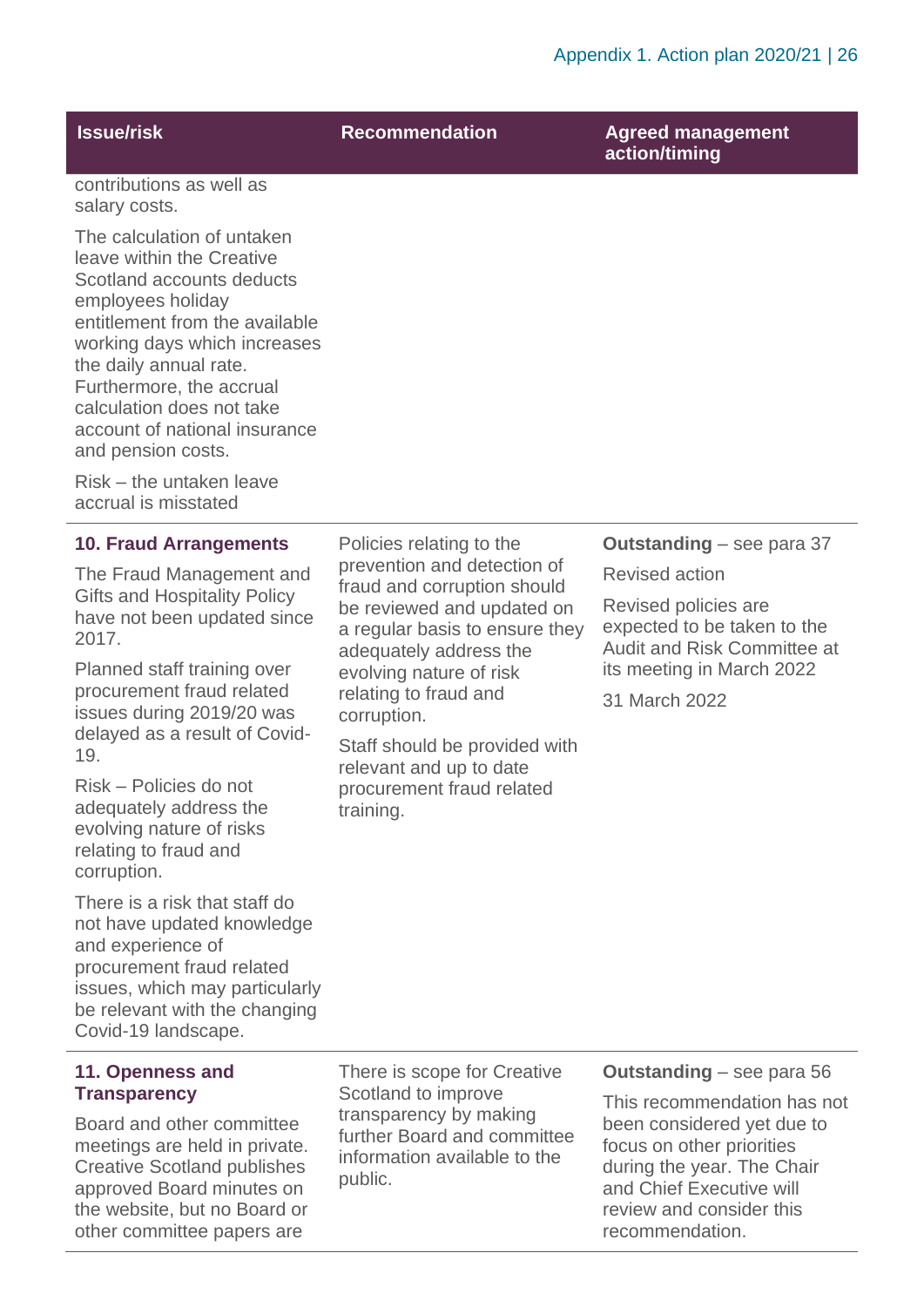| <b>Issue/risk</b>                                                                                                                                                                                                                      | <b>Recommendation</b>                                   | <b>Agreed management</b><br>action/timing                                                                              |
|----------------------------------------------------------------------------------------------------------------------------------------------------------------------------------------------------------------------------------------|---------------------------------------------------------|------------------------------------------------------------------------------------------------------------------------|
| available. With increasing<br>expectations for openness in<br>the conduct of public<br>business, Creative Scotland<br>should continue to regularly<br>revisit this area to ensure the<br>public has access to relevant<br>information. |                                                         | <b>Chair and Chief Executive</b><br>31 March 2022                                                                      |
| <b>Risk - Creative Scotland</b><br>could be perceived to operate<br>in a manner that is not open<br>and transparent, leading to<br>reputational damage.                                                                                |                                                         |                                                                                                                        |
| <b>12. Performance Reporting</b>                                                                                                                                                                                                       | Work in this area should re-                            | <b>Outstanding</b> – see para 13                                                                                       |
| In 2018/19 we recommended<br>that officers should enhance<br>the reporting of performance<br>within the statement of                                                                                                                   | commence once full FReM<br>reporting is re-established. | <b>Creative Scotland is</b><br>reviewing the performance<br>indicators it will use for the<br>Annual Plan for 2022/23. |
| accounts to comply with the<br>reporting framework. This<br>includes identifying key<br>performance indicators and                                                                                                                     |                                                         | Performance reporting for<br>2021/22 will comply with the<br>FReM requirements.                                        |
| ensuring these are measured                                                                                                                                                                                                            |                                                         | <b>Director of Finance</b>                                                                                             |
| against forward looking<br>targets. Work in this area was<br>understandably suspended<br>while Creative Scotland dealt<br>with the Covid 19 pandemic.                                                                                  |                                                         | 31 March 2022                                                                                                          |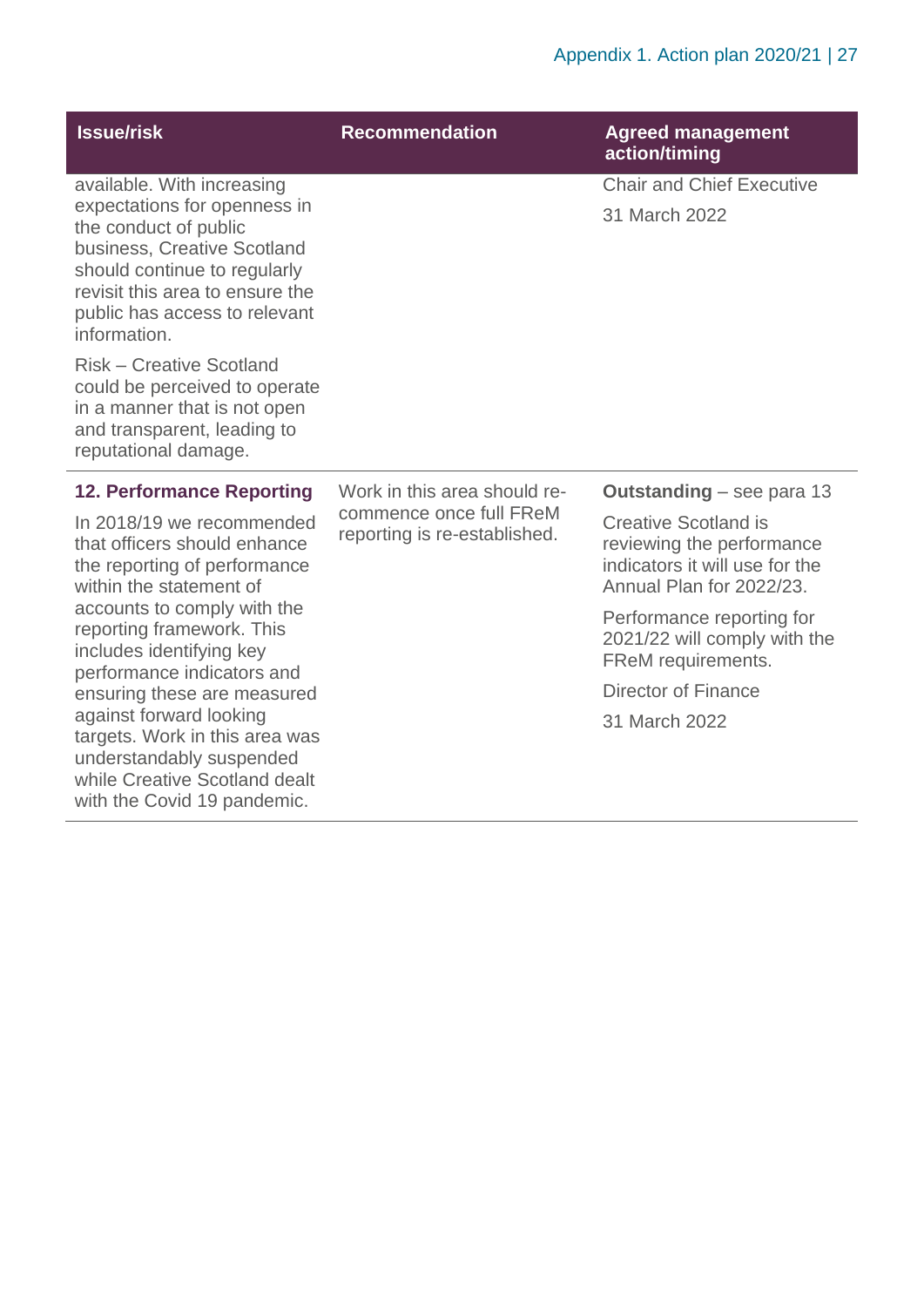# <span id="page-27-0"></span>**Appendix 2. Significant audit risks**

The table below sets out the audit risks we identified during our planning of the audit and how we addressed each risk in arriving at our conclusion.

## **Risks of material misstatement (RoMM) in the financial statements**

## **1. Risk of material misstatement due to fraud caused by the management override of controls**

International Auditing Standards require that audits are planned to consider the risk of material misstatement in the financial statements caused by fraud, which is presumed to be a significant risk in any audit. This includes the risk of fraud due to the management override of controls.

Detailed testing of journal entries.

Detailed testing of grant income and expenditure to ensure this has been accounted for appropriately.

Review of the apportionment of costs and accounting estimates for reasonableness

Focussed testing of accruals and prepayments.

Evaluation of significant transactions that are outside the normal course of business.

Cut off testing.

## **Audit risk Assurance procedure Results and conclusions**

**Results:** No unusual or inappropriate transactions were identified as part of our detailed journal testing.

Grant testing of income and expenditure has not identified any accounting issues.

Apportionment of costs were consistent with the recharge policy.

Focussed testing on accruals and prepayments did not identify any instances of management override of controls.

As part of our substantive testing, we considered whether transactions were within the normal course of business. When selecting samples, we reviewed ledger or transaction listings for any transactions that were outside the normal course of business. Our testing did not identify any issues.

No issues were identified in our cut off testing samples.

**Conclusion:** We did not identify any incidents of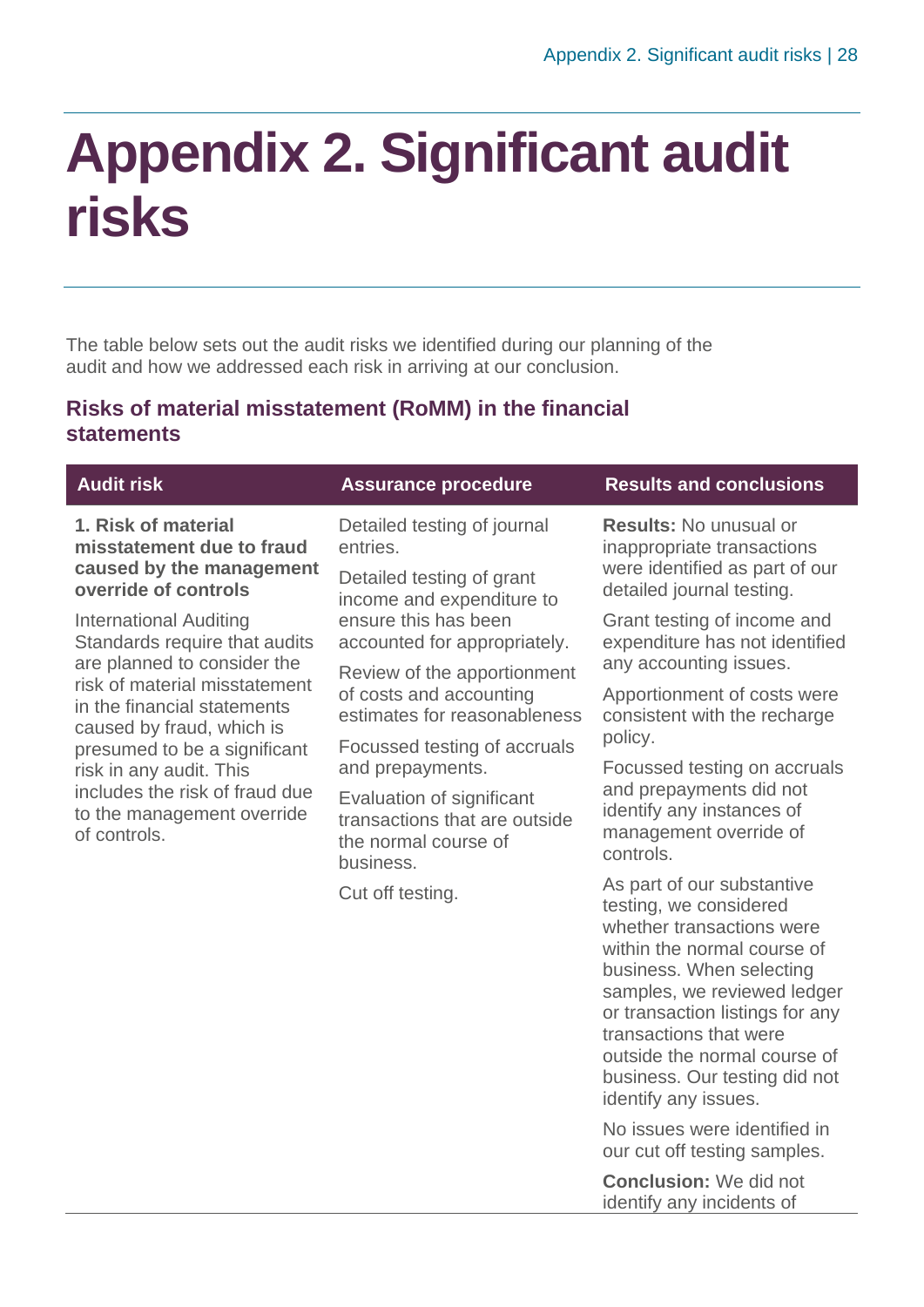| <b>Audit risk</b>                                                                                                                                                                                                                                      | <b>Assurance procedure</b>                                                                                                                   | <b>Results and conclusions</b>                                                                                                                                                                                                                                                                              |
|--------------------------------------------------------------------------------------------------------------------------------------------------------------------------------------------------------------------------------------------------------|----------------------------------------------------------------------------------------------------------------------------------------------|-------------------------------------------------------------------------------------------------------------------------------------------------------------------------------------------------------------------------------------------------------------------------------------------------------------|
|                                                                                                                                                                                                                                                        |                                                                                                                                              | management override of<br>controls.                                                                                                                                                                                                                                                                         |
| 2. Risk of material<br>misstatement caused by<br>fraud in expenditure<br>As most public-sector bodies<br>are net expenditure bodies,                                                                                                                   | Walk through testing of<br>controls in place within the<br>grant management system.<br>Detailed substantive testing<br>of grant expenditure, | <b>Results: From our</b><br>walkthrough of the grant<br>management system, we<br>found the controls in place to<br>be robust and adequately<br>designed.                                                                                                                                                    |
| the risk of fraud is more likely<br>to occur in expenditure. Most<br>of the expenditure within CS<br>& CSNLDF relates to grants<br>and the nature of this<br>expenditure represents a risk<br>of material misstatement in<br>the financial statements. | including authorisation and<br>approval.                                                                                                     | As part of our substantive<br>testing, we reviewed the<br>authorisation on each of the<br>grants. No issues were<br>identified.                                                                                                                                                                             |
|                                                                                                                                                                                                                                                        |                                                                                                                                              | <b>Conclusion: No issues have</b><br>been identified and no<br>instances of fraud in<br>expenditure were identified.                                                                                                                                                                                        |
| 3. Estimation and<br><b>Judgements</b>                                                                                                                                                                                                                 | Detailed substantive testing<br>of grant expenditure                                                                                         | <b>Results: At our Team Audit</b><br><b>Risk Assessment the risks</b>                                                                                                                                                                                                                                       |
| A significant and material<br>judgement is made over the<br>estimation of grants<br>outstanding at the financial<br>year end. We recognise that<br>this estimation represents a<br>risk of material misstatement<br>in the financial statements.       | Focussed testing of year end<br>estimates and assumptions.                                                                                   | identified at planning were re-<br>assessed. We decided that<br>this risk was no longer<br>appropriate as the process in<br>place for identifying<br>outstanding grants is<br>reasonable and robust. It<br>was therefore decided to drop<br>this as a RoMM when<br>carrying out the substantive<br>testing. |
|                                                                                                                                                                                                                                                        |                                                                                                                                              | <b>Conclusion: This RoMM is</b><br>no longer appropriate.<br>Standard testing was carried<br>out on grants outstanding,<br>and no issues were identified.                                                                                                                                                   |
| 4. Recharge of Salary Costs<br>to CSNLDF                                                                                                                                                                                                               | Focused testing of the<br>percentage of salary costs                                                                                         | <b>Results:</b> We reviewed the<br>supporting documentation                                                                                                                                                                                                                                                 |
| Services provided by<br><b>Creative Scotland are</b><br>recharged to CSNLDF. This<br>year the recharge for salaries                                                                                                                                    | recharged to CSNLDF and<br>the underlying basis upon<br>which this is calculated to<br>ensure it has been accounted                          | and rationale behind the<br>change in the recharge. We<br>also sampled recharge<br>amounts.                                                                                                                                                                                                                 |
| has dropped from 40% to<br>25%. There is a risk that the<br>level of recharge does not                                                                                                                                                                 | for correctly.                                                                                                                               | <b>Conclusion: We were</b><br>satisfied with the rationale for<br>the change in the recharge                                                                                                                                                                                                                |

level of recharge does not fairly reflect the true cost to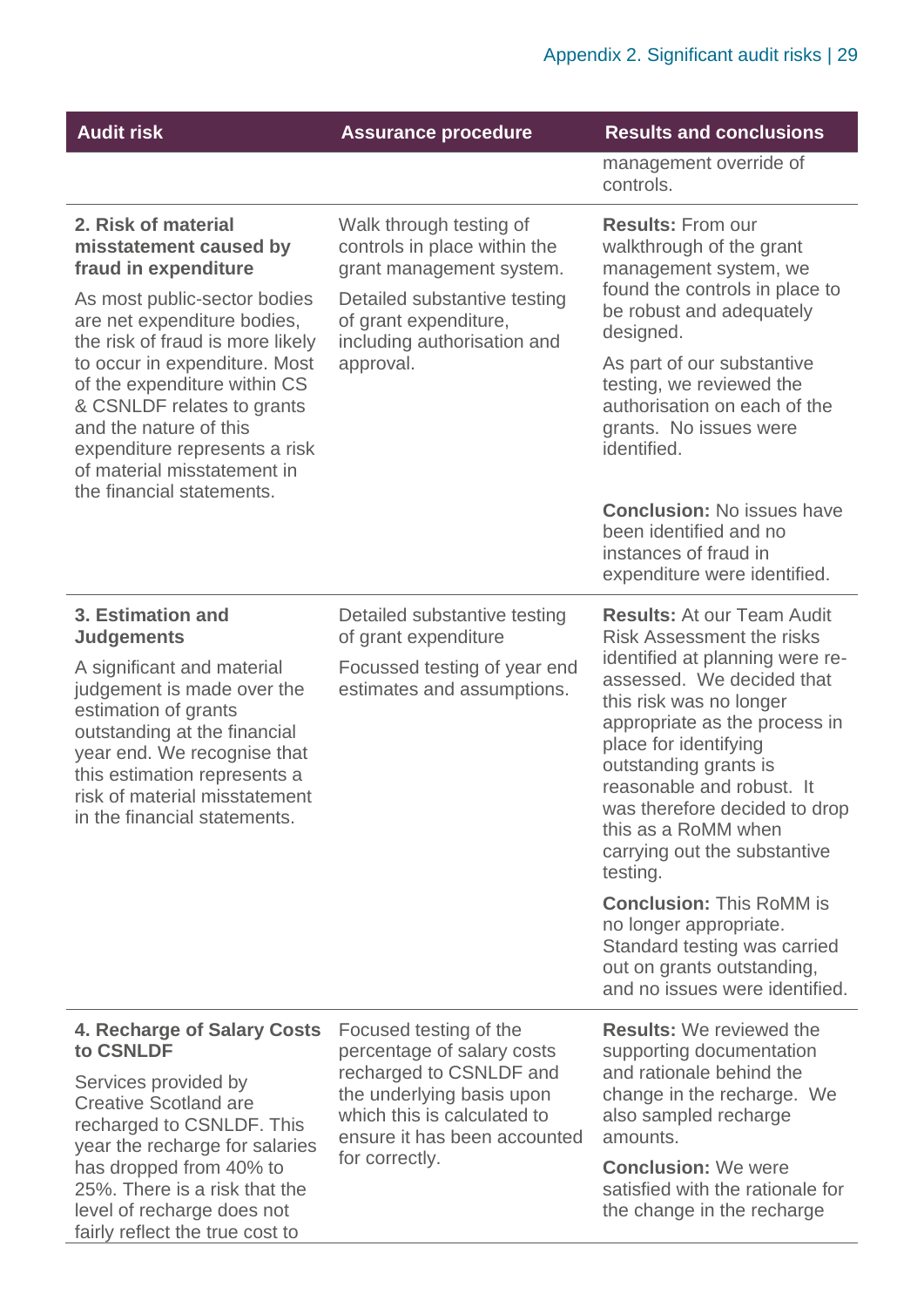**Audit risk Assurance procedure Results and conclusions**

Creative Scotland of providing services to the National Lottery Distribution Fund.

and found no issues with the sampled recharge amounts.

## **Risks identified from the auditor's wider responsibility under the Code of Audit Practice**

| <b>Audit risk</b>                                                                                                                                                                | <b>Assurance procedure</b>                                                                                                | <b>Results and conclusions</b>                                                                                                                                                              |
|----------------------------------------------------------------------------------------------------------------------------------------------------------------------------------|---------------------------------------------------------------------------------------------------------------------------|---------------------------------------------------------------------------------------------------------------------------------------------------------------------------------------------|
| 5. Financial Sustainability<br>There is a risk that the<br><b>National Lottery Funding</b><br>received by CSNLDF will<br>decrease in the long term. In<br>the past, the Scottish | Monitor and review CS &<br><b>CSNLDF</b> management<br>accounts.<br>Review of longer term<br>financial and savings plans. | <b>Results: Reviewed the</b><br>management accounts<br>prepared to the Finance and<br><b>General Purposes committee</b><br>on a regular basis to monitor<br>the ongoing financial position. |
| Government increased grant<br>in aid funding to offset any<br>reduction in lottery funding.                                                                                      |                                                                                                                           | Reviewed the financial plan<br>for 2021/22 which includes<br>projections to 2023/24.                                                                                                        |
| However, grant in aid funding<br>may decrease or additional<br>funding may not always be<br>available.                                                                           |                                                                                                                           | <b>Conclusion: The annual</b><br>budget for 2021/22 includes<br>projections to 2023/24. This<br>includes assumptions on long                                                                |
| <b>Creative Scotland should</b><br>ensure it has appropriate<br>budget monitoring and<br>longer-term planning                                                                    |                                                                                                                           | term funding from the<br><b>Scottish Government and</b><br>from the National Lottery<br>fund.                                                                                               |
| arrangements in place to<br>address this challenge.                                                                                                                              |                                                                                                                           | Management accounts were<br>found to be subject to regular<br>review by the Senior<br>Leadership Team and by the<br><b>Finance and General</b><br>Purposes committee.                       |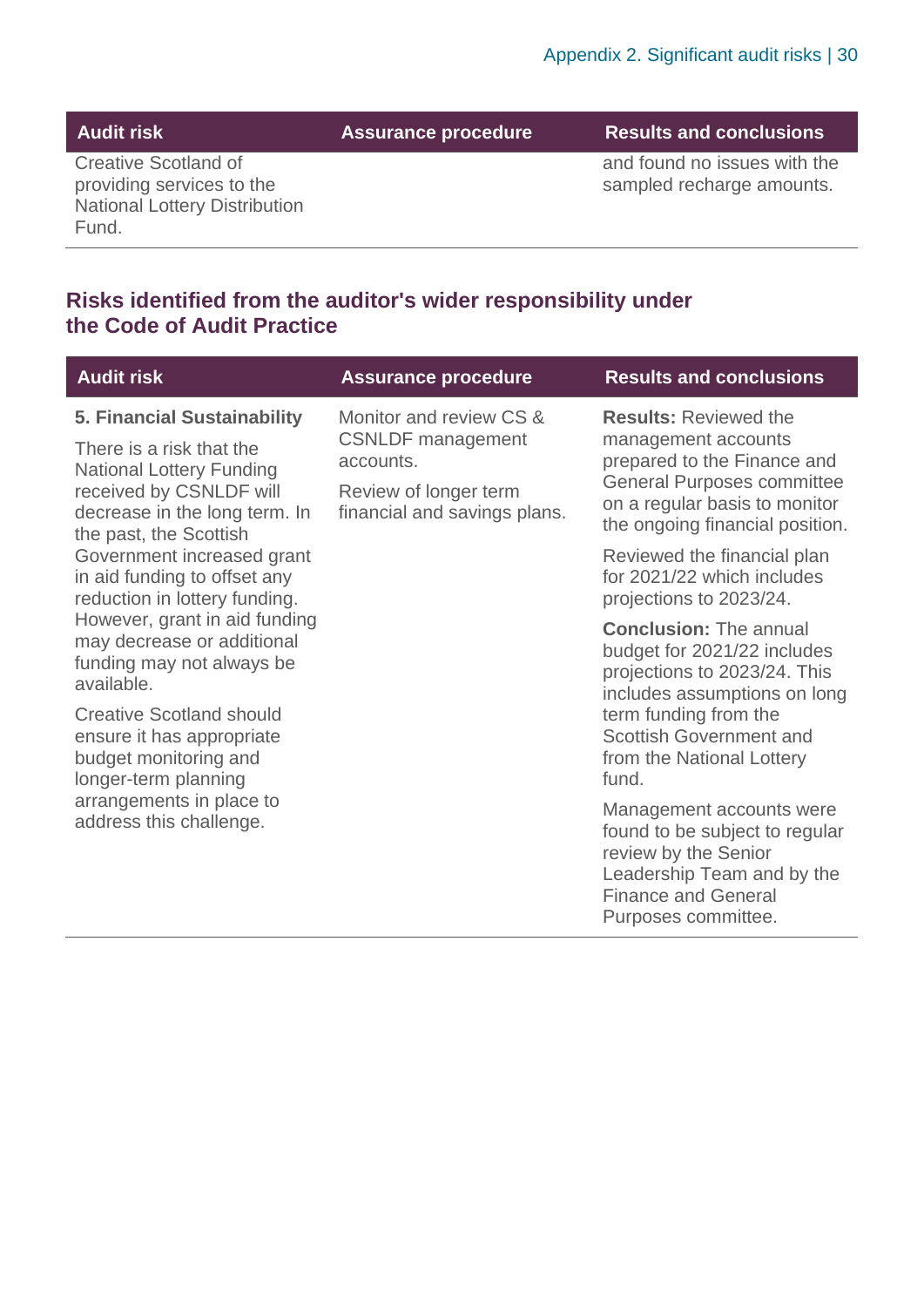# <span id="page-30-0"></span>**Appendix 3. Summary of uncorrected misstatements**

**We report all uncorrected misstatements that are individually greater than our reporting threshold of £22,000 for Creative Scotland and £6,000 for Creative Scotland National Lottery Distribution Fund.**

The table below summarises uncorrected misstatements that were noted during our audit testing and were not corrected in the financial statements. Cumulatively these errors are below our performance materiality level as explained in [Exhibit](#page-8-0) 2. We are satisfied that these errors do not have a material impact on the financial statements.

| <b>Account areas</b>                                                            | <b>Comprehensive income</b><br>and expenditure<br><b>statement</b> |            | <b>Balance sheet</b> |            |
|---------------------------------------------------------------------------------|--------------------------------------------------------------------|------------|----------------------|------------|
| <b>Creative Scotland</b>                                                        | Dr<br>£000                                                         | Cr<br>£000 | Dr<br>£000           | Cr<br>£000 |
| 1. Accruals (Holiday<br>Pay Accrual)                                            |                                                                    |            |                      | (58)       |
| Expenditure                                                                     | 58                                                                 |            |                      |            |
|                                                                                 |                                                                    |            |                      |            |
| <b>Net impact</b>                                                               | 58                                                                 |            |                      | (58)       |
|                                                                                 |                                                                    |            |                      |            |
| <b>Creative Scotland</b><br><b>National Lottery</b><br><b>Distribution Fund</b> | Dr<br>£000                                                         | Cr<br>£000 | Dr<br>£000           | Cr<br>£000 |
| 2. Accruals (Holiday<br>Pay Accrual)                                            |                                                                    |            | $\overline{7}$       |            |
| Expenditure                                                                     |                                                                    | (7)        |                      |            |
|                                                                                 |                                                                    |            |                      |            |
| <b>Net impact</b>                                                               |                                                                    | (7)        | $\overline{7}$       |            |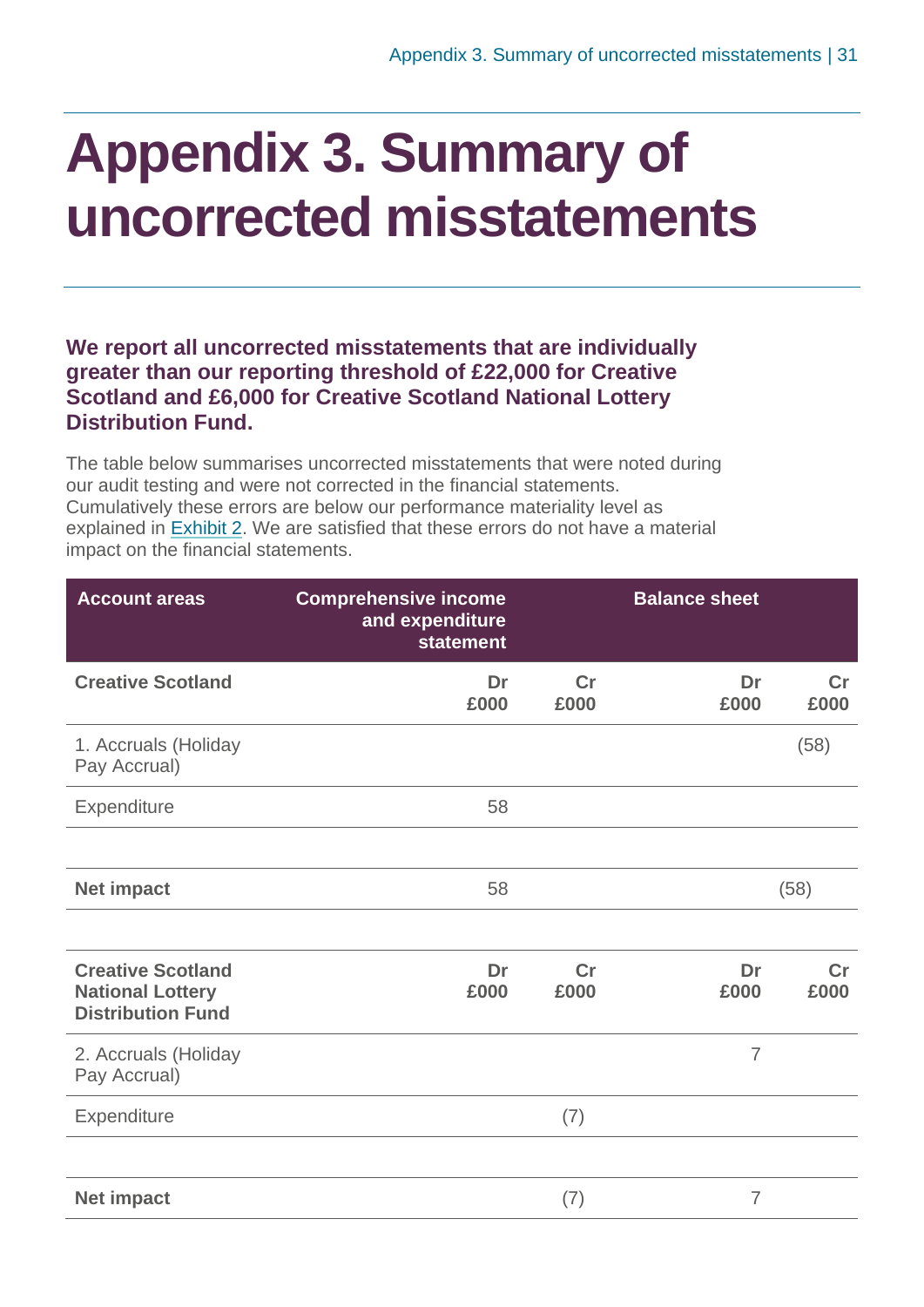Notes:

1. Entry 1 relates to the untaken leave accrual calculation impact for Creative Scotland. Employer pension and National Insurance costs were not factored into the calculation. The amount recharged to the Lottery Fund was then incorrectly applied at 40%, instead of 25%. 2. Entry 2 relates to the untaken leave accrual calculation impact for Creative Scotland National Lottery Distribution Fund. Employer pension and National Insurance costs were not factored into the calculation. The amount recharged to the Lottery Fund was then incorrectly applied at 40%, instead of 25%.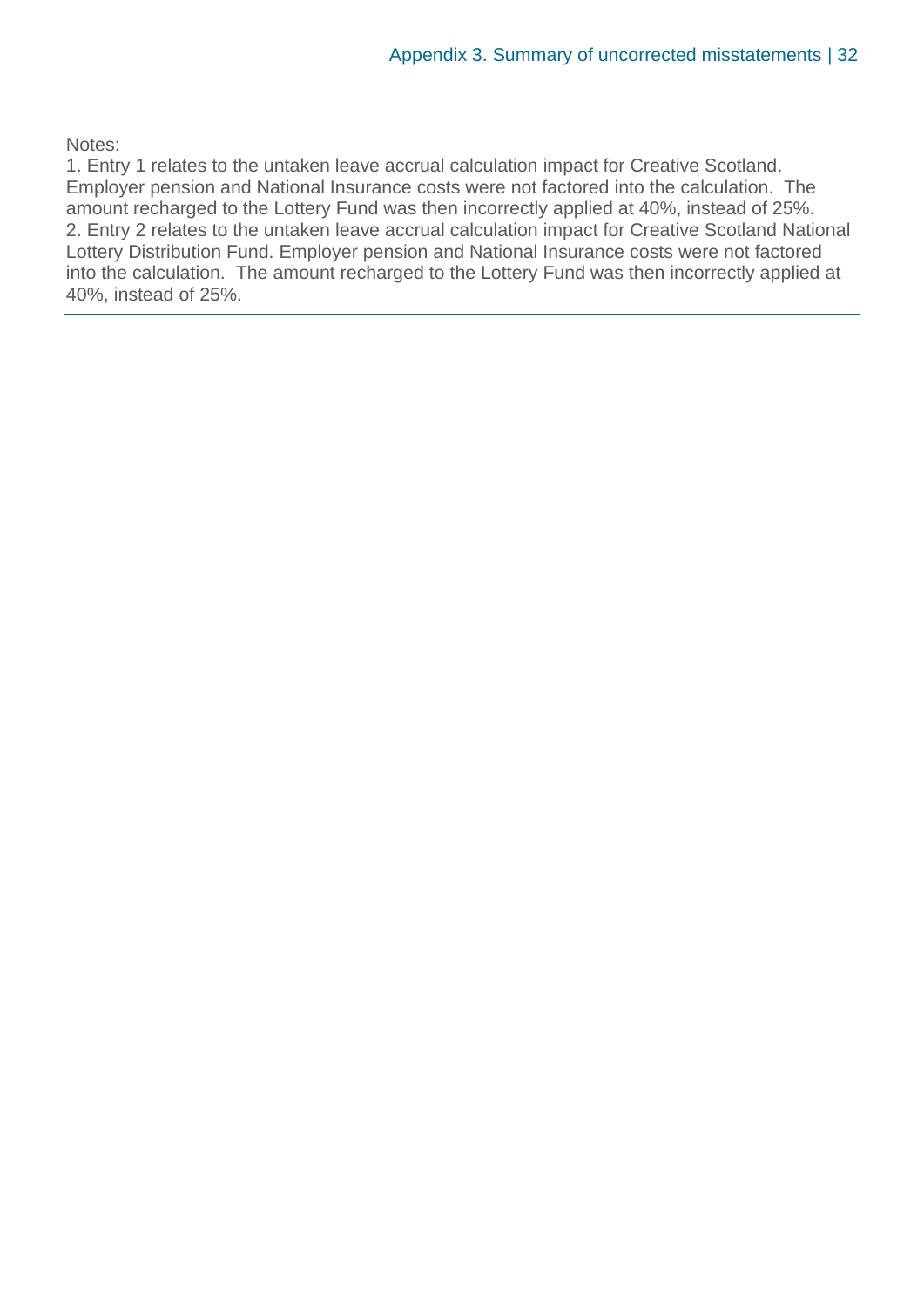# <span id="page-32-0"></span>**Appendix 4. Summary of 2020/21 national performance reports**

April [Affordable housing](https://www.audit-scotland.gov.uk/report/affordable-housing)

June [Highlands and Islands Enterprise: Management of Cairngorm mountain and](https://www.audit-scotland.gov.uk/report/highlands-and-islands-enterprise-management-of-cairngorm-mountain-and-funicular-railway)  [funicular railway](https://www.audit-scotland.gov.uk/report/highlands-and-islands-enterprise-management-of-cairngorm-mountain-and-funicular-railway)

[Local government in Scotland Overview 2020](https://www.audit-scotland.gov.uk/report/local-government-in-scotland-overview-2020)

July [The National Fraud Initiative in Scotland 2018/19](https://www.audit-scotland.gov.uk/report/the-national-fraud-initiative-in-scotland-201819)

**January** [Digital progress in local government](https://www.audit-scotland.gov.uk/report/digital-progress-in-local-government) [Local government in Scotland: Financial overview 2019/20](https://www.audit-scotland.gov.uk/report/local-government-in-scotland-financial-overview-201920)

February [NHS in Scotland 2020](https://www.audit-scotland.gov.uk/report/nhs-in-scotland-2020)

March [Improving outcomes for young people through school education](https://www.audit-scotland.gov.uk/report/improving-outcomes-for-young-people-through-school-education)